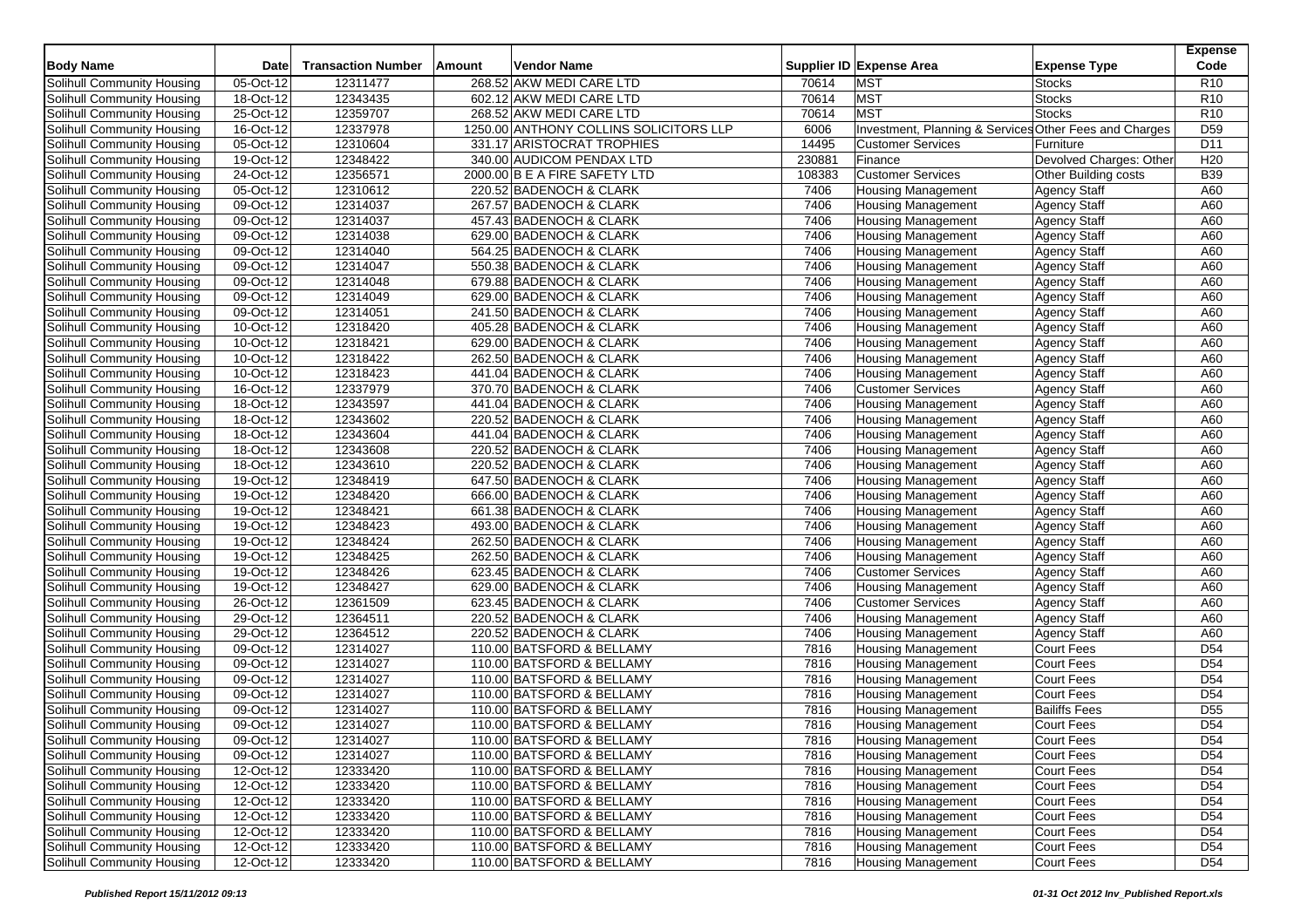| <b>Body Name</b>           | <b>Date</b>            | <b>Transaction Number</b> | Amount | <b>Vendor Name</b>                         |         | Supplier ID Expense Area  | <b>Expense Type</b>        | <b>Expense</b><br>Code |
|----------------------------|------------------------|---------------------------|--------|--------------------------------------------|---------|---------------------------|----------------------------|------------------------|
| Solihull Community Housing | 19-Oct-12              | 12348432                  |        | 110.00 BATSFORD & BELLAMY                  | 7816    | <b>Housing Management</b> | Court Fees                 | D <sub>54</sub>        |
| Solihull Community Housing | 19-Oct-12              | 12348432                  |        | 110.00 BATSFORD & BELLAMY                  | 7816    | <b>Housing Management</b> | <b>Court Fees</b>          | D <sub>54</sub>        |
| Solihull Community Housing | 19-Oct-12              | 12348432                  |        | 110.00 BATSFORD & BELLAMY                  | 7816    | <b>Housing Management</b> | Court Fees                 | D <sub>54</sub>        |
| Solihull Community Housing | 19-Oct-12              | 12348432                  |        | 110.00 BATSFORD & BELLAMY                  | 7816    | <b>Housing Management</b> | Court Fees                 | D <sub>54</sub>        |
| Solihull Community Housing | 19-Oct-12              | 12348432                  |        | 110.00 BATSFORD & BELLAMY                  | 7816    | <b>Housing Management</b> | Court Fees                 | D <sub>54</sub>        |
| Solihull Community Housing | 23-Oct-12              | 12353982                  |        | 110.00 BATSFORD & BELLAMY                  | 7816    | Housing Management        | Court Fees                 | D <sub>54</sub>        |
| Solihull Community Housing | 23-Oct-12              | 12353982                  |        | 110.00 BATSFORD & BELLAMY                  | 7816    | <b>Housing Management</b> | Court Fees                 | D <sub>54</sub>        |
| Solihull Community Housing | 23-Oct-12              | 12353982                  |        | 70.00 BATSFORD & BELLAMY                   | 7816    | <b>Housing Management</b> | Court Fees                 | D <sub>54</sub>        |
| Solihull Community Housing | 23-Oct-12              | 12353982                  |        | 70.00 BATSFORD & BELLAMY                   | 7816    | <b>Housing Management</b> | Court Fees                 | D <sub>54</sub>        |
| Solihull Community Housing | 23-Oct-12              | 12353982                  |        | 70.00 BATSFORD & BELLAMY                   | 7816    | <b>Housing Management</b> | Court Fees                 | D <sub>54</sub>        |
| Solihull Community Housing | 24-Oct-12              | 12356568                  |        | 110.00 BATSFORD & BELLAMY                  | 7816    | <b>Housing Management</b> | Court Fees                 | D <sub>54</sub>        |
| Solihull Community Housing | 24-Oct-12              | 12356568                  |        | 110.00 BATSFORD & BELLAMY                  | 7816    | <b>Housing Management</b> | Court Fees                 | D <sub>54</sub>        |
| Solihull Community Housing | 24-Oct-12              | 12356568                  |        | 110.00 BATSFORD & BELLAMY                  | 7816    | <b>Housing Management</b> | Court Fees                 | D <sub>54</sub>        |
| Solihull Community Housing | 24-Oct-12              | 12356568                  |        | 110.00 BATSFORD & BELLAMY                  | 7816    | <b>Housing Management</b> | Court Fees                 | D <sub>54</sub>        |
| Solihull Community Housing | 05-Oct-12              | 12311480                  |        | 225.10 BECKETT ABRASIVES LTD               | 7916    | <b>MST</b>                | <b>Stocks</b>              | R <sub>10</sub>        |
| Solihull Community Housing | 05-Oct-12              | 12311495                  |        | 217.00 BECKETT ABRASIVES LTD               | 7916    | <b>MST</b>                | <b>Stocks</b>              | R <sub>10</sub>        |
| Solihull Community Housing | 05-Oct-12              | 12311520                  |        | 371.62 BECKETT ABRASIVES LTD               | 7916    | MST                       | <b>Stocks</b>              | R <sub>10</sub>        |
| Solihull Community Housing | 05-Oct-12              | 12311523                  |        | 237.68 BECKETT ABRASIVES LTD               | 7916    | <b>MST</b>                | <b>Stocks</b>              | R10                    |
| Solihull Community Housing | 09-Oct-12              | 12314418                  |        | 666.67 BECKETT ABRASIVES LTD               | 7916    | <b>MST</b>                | <b>Stocks</b>              | R <sub>10</sub>        |
| Solihull Community Housing | 09-Oct-12              | 12314432                  |        | 453.88 BECKETT ABRASIVES LTD               | 7916    | <b>MST</b>                | <b>Stocks</b>              | R10                    |
| Solihull Community Housing | 12-Oct-12              | 12333463                  |        | 20948.03 BERBEN INSTALLATIONS LTD          | 20346   | Capital                   | Contractor Payments        | <b>B70</b>             |
| Solihull Community Housing | 12-Oct-12              | 12333464                  |        | 24281.03 BERBEN INSTALLATIONS LTD          | 20346   | Capital                   | <b>Contractor Payments</b> | <b>B70</b>             |
| Solihull Community Housing | $18-Oct-12$            | 12343614                  |        | 29548.61 BERBEN INSTALLATIONS LTD          | 20346   | Capital                   | Contractor Payments        | <b>B70</b>             |
| Solihull Community Housing | 19-Oct-12              | 12348536                  |        | 13100.80 BERBEN INSTALLATIONS LTD          | 20346   | Capital                   | Contractor Payments        | <b>B70</b>             |
| Solihull Community Housing | 19-Oct-12              | 12348559                  |        | 5875.80 BERBEN INSTALLATIONS LTD           | 20346   | #N/A                      | Contractor Payments        | <b>B70</b>             |
| Solihull Community Housing | 29-Oct-12              | 12364506                  |        | 950.00 BERBEN INSTALLATIONS LTD            | 20346   | Capital                   | Contractor Payments        | <b>B70</b>             |
| Solihull Community Housing | 03-Oct-12              | 12303475                  |        | 250.00 BERNESLAI HOMES LTD                 | 2430686 | <b>Customer Services</b>  | <b>Professional Fees</b>   | D <sub>50</sub>        |
| Solihull Community Housing | 23-Oct-12              | 12353977                  |        | 2610.00 BIRMINGHAM CITY UNIVERSITY         | 189658  | <b>Customer Services</b>  | Training                   | A80                    |
| Solihull Community Housing | 23-Oct-12              | 12353978                  |        | 2610.00 BIRMINGHAM CITY UNIVERSITY         | 189658  | <b>Customer Services</b>  | Training                   | A80                    |
| Solihull Community Housing | 23-Oct-12              | 12353979                  |        | 1740.00 BIRMINGHAM CITY UNIVERSITY         | 189658  | <b>Customer Services</b>  | Training                   | A80                    |
| Solihull Community Housing | 10-Oct-12              | 12318416                  |        | 360.00 BOURNVILLE COLLEGE OF FE            | 9302    | <b>Customer Services</b>  | Training                   | A80                    |
| Solihull Community Housing | 19-Oct-12              | 12348566                  |        | 187750.00 BRITISH GAS NEW ENERGY           | 2609687 | Capital                   | <b>Contractor Payments</b> | <b>B70</b>             |
| Solihull Community Housing | 01-Oct-12              | 12298434                  |        | 243.55 BRITISH GAS TRADING LTD             | 9637    | <b>Housing Management</b> | Electricity                | <b>B11</b>             |
| Solihull Community Housing | 09-Oct-12              | 12314000                  |        | 322.60 BRITISH GAS TRADING LTD             | 9637    | <b>Housing Management</b> | Gas                        | <b>B10</b>             |
| Solihull Community Housing | $\overline{01-Oct-12}$ | 12298464                  |        | 440.00 BROPHY RIAZ AND PARTNERS CHARTERED  | 167258  | Capital                   | <b>Contractor Payments</b> | <b>B70</b>             |
| Solihull Community Housing | 12-Oct-12              | 12333454                  |        | 540.00 BROPHY RIAZ AND PARTNERS CHARTERED  | 167258  | Capital                   | <b>Contractor Payments</b> | <b>B70</b>             |
| Solihull Community Housing | 12-Oct-12              | 12333455                  |        | 1548.00 BROPHY RIAZ AND PARTNERS CHARTERED | 167258  | Capital                   | Contractor Payments        | <b>B70</b>             |
| Solihull Community Housing | 29-Oct-12              | 12365631                  |        | 535.67 BROPHY RIAZ AND PARTNERS CHARTERED  | 167258  | Capital                   | <b>Contractor Payments</b> | <b>B70</b>             |
| Solihull Community Housing | 29-Oct-12              | 12365631                  |        | 1578.83 BROPHY RIAZ AND PARTNERS CHARTERED | 167258  | Capital                   | <b>Contractor Payments</b> | <b>B70</b>             |
| Solihull Community Housing | 29-Oct-12              | 12365633                  |        | 2114.50 BROPHY RIAZ AND PARTNERS CHARTERED | 167258  | Capital                   | <b>Contractor Payments</b> | <b>B70</b>             |
| Solihull Community Housing | 09-Oct-12              | 12314462                  |        | 2218.02 BUILDBASE                          | 56468   | <b>MST</b>                | <b>Stocks</b>              | R <sub>10</sub>        |
| Solihull Community Housing | 18-Oct-12              | 12343439                  |        | 920.40 BUILDBASE                           | 56468   | <b>MST</b>                | <b>Stocks</b>              | R <sub>10</sub>        |
| Solihull Community Housing | 25-Oct-12              | 12359904                  |        | 554.97 BUILDBASE                           | 56468   | <b>MST</b>                | <b>Stocks</b>              | R10                    |
| Solihull Community Housing | 25-Oct-12              | 12359905                  |        | 830.12 BUILDBASE                           | 56468   | <b>MST</b>                | Stocks                     | R <sub>10</sub>        |
| Solihull Community Housing | 02-Oct-12              | 12301512                  |        | 373.00 BURROWS HOME COMFORTS LTD           | 273054  | <b>MST</b>                | Voids                      | <b>B38</b>             |
| Solihull Community Housing | 09-Oct-12              | 12314056                  |        | 5100.00 BYTES TECHNOLOGY GROUP             | 149549  | Capital                   | IT Services and consultar  | D38                    |
| Solihull Community Housing | 09-Oct-12              | 12314059                  |        | 2550.00 BYTES TECHNOLOGY GROUP             | 149549  | Capital                   | IT Services and consultar  | D38                    |
| Solihull Community Housing | 08-Oct-12              | 12313423                  |        | 212.52 C & C FLOORING                      | 164498  | <b>MST</b>                | <b>Internal Works</b>      | <b>B31</b>             |
| Solihull Community Housing | 10-Oct-12              | 12318424                  |        | 1060.66 C & C FLOORING                     | 164498  | <b>Housing Management</b> | Furniture                  | D <sub>11</sub>        |
| Solihull Community Housing | $12-Oct-12$            | 12333465                  |        | 275.00 CAPITA BUSINESS SERVICES LTD.       | 99513   | <b>Customer Services</b>  | <b>Officer Expenses</b>    | D60                    |
| Solihull Community Housing | 25-Oct-12              | 12359906                  |        | 475.00 CAPITOL JOINERY                     | 66253   | <b>MST</b>                | <b>Stocks</b>              | <b>R10</b>             |
| Solihull Community Housing | 25-Oct-12              | 12359907                  |        | 555.00 CAPITOL JOINERY                     | 66253   | <b>MST</b>                | <b>Stocks</b>              | R <sub>10</sub>        |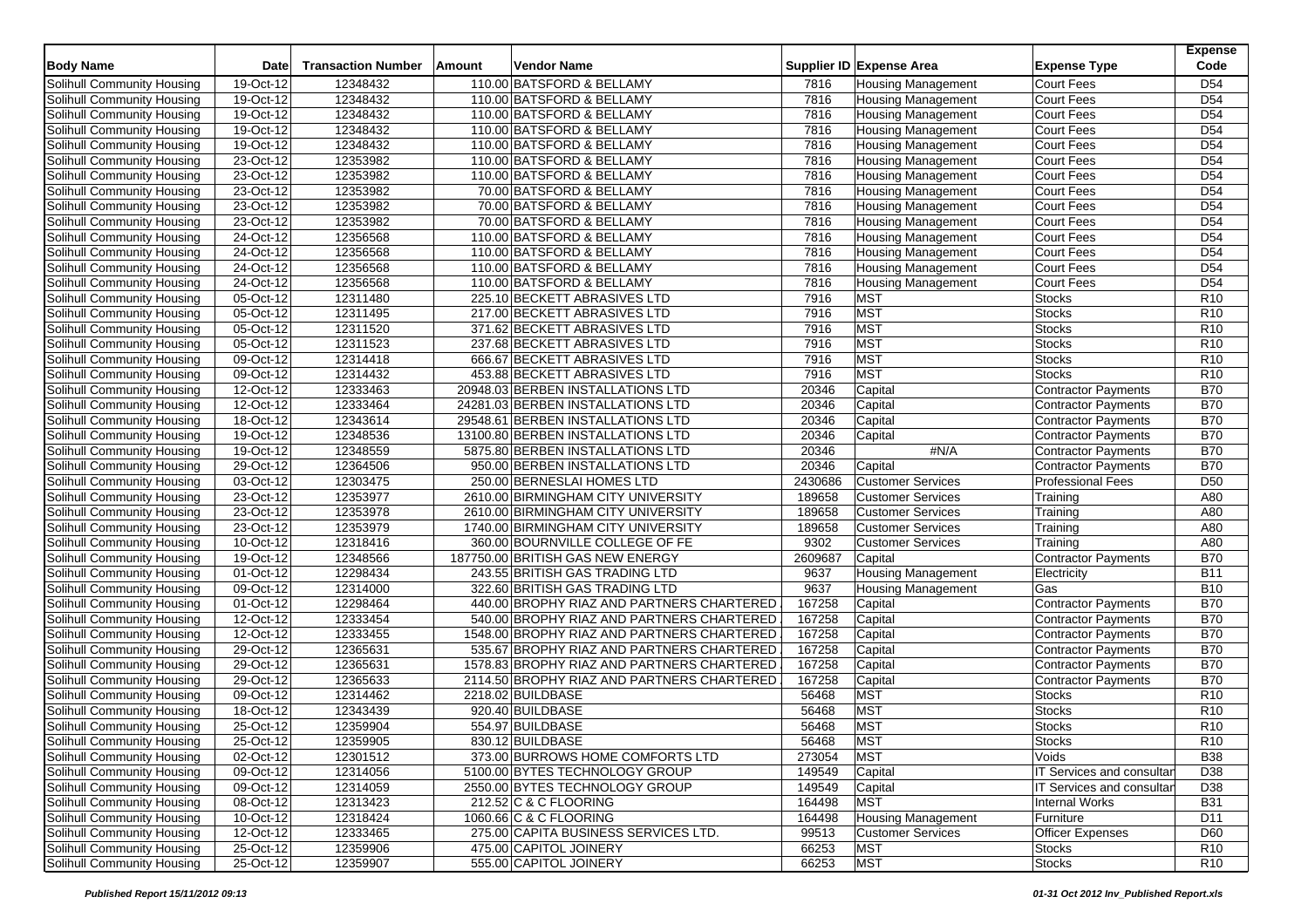| <b>Body Name</b>                  | Date        | <b>Transaction Number</b> | Amount | <b>Vendor Name</b>                           |         | Supplier ID Expense Area                              | <b>Expense Type</b>           | <b>Expense</b><br>Code |
|-----------------------------------|-------------|---------------------------|--------|----------------------------------------------|---------|-------------------------------------------------------|-------------------------------|------------------------|
| Solihull Community Housing        | 29-Oct-12   | 12365566                  |        | 3245.69 CARETECH (UK) LTD                    | 1610610 | Investment, Planning & Services Adaptations           |                               | <b>B83</b>             |
| Solihull Community Housing        | 29-Oct-12   | 12365567                  |        | 1465.06 CARETECH (UK) LTD                    | 1610610 | Investment, Planning & Services Adaptations           |                               | <b>B83</b>             |
| Solihull Community Housing        | 12-Oct-12   | 12333468                  |        | 250.00 CHARTER OFFICE EQUIPMENT LTD          | 9886    | Finance                                               | Furniture                     | D <sub>11</sub>        |
| Solihull Community Housing        | 05-Oct-12   | 12310618                  |        | 490.00 CHARTERED INSTITUTE OF HOUSING        | 9889    | <b>Customer Services</b>                              | Training                      | A80                    |
| Solihull Community Housing        | 09-Oct-12   | 12314067                  |        | 2070.77 CHUBB ELECTRONIC SECURITY SYSTEMS LT | 189539  | <b>Customer Services</b>                              | <b>General Building Costs</b> | <b>B30</b>             |
| Solihull Community Housing        | $10-Oct-12$ | 12317546                  |        | 365.58 CHUBB FIRE LTD                        | 11217   | Investment, Planning & Services Other Building costs  |                               | <b>B39</b>             |
| Solihull Community Housing        | 10-Oct-12   | 12318429                  |        | 375.00 CLEARWATER TECHNOLOGY LTD             | 121213  | Capital                                               | <b>Contractor Payments</b>    | <b>B70</b>             |
| Solihull Community Housing        | 25-Oct-12   | 12359699                  |        | 44.80 COLLECTIVE ENTERPRISE LTD              | 200600  | Finance                                               | Printing                      | D80                    |
| Solihull Community Housing        | 25-Oct-12   | 12359699                  |        | 84.99 COLLECTIVE ENTERPRISE LTD              | 200600  | Finance                                               | Printing                      | D80                    |
| Solihull Community Housing        | 25-Oct-12   | 12359699                  |        | 84.99 COLLECTIVE ENTERPRISE LTD              | 200600  | Finance                                               | Printing                      | D80                    |
| Solihull Community Housing        | 10-Oct-12   | 12318430                  |        | 490.00 CONSTRUCTION STUDY CENTRE LTD         | 55937   | <b>Customer Services</b>                              | Training                      | A80                    |
| Solihull Community Housing        | 10-Oct-12   | 12318433                  |        | 490.00 CONSTRUCTION STUDY CENTRE LTD         | 55937   | <b>Customer Services</b>                              | Training                      | A80                    |
| Solihull Community Housing        | 23-Oct-12   | 12353832                  |        | 2000.00 DATADAY SOLUTION PARTNERS 1996       | 61373   | <b>MST</b>                                            | <b>ICT Software</b>           | D31                    |
| Solihull Community Housing        | 15-Oct-12   | 12334764                  |        | 1500.00 REDACTED PERSONAL DATA               | 2472687 | <b>Balance Sheet</b>                                  | Movement Incentive Sche       | U32                    |
| Solihull Community Housing        | 01-Oct-12   | 12297777                  |        | 777.00 DECISION RECRUITMENT LTD              | 2370689 | <b>MST</b>                                            | Agency Staff                  | A60                    |
| Solihull Community Housing        | 09-Oct-12   | 12314070                  |        | 934.50 DECISION RECRUITMENT LTD              | 2370689 | <b>MST</b>                                            | Agency Staff                  | A60                    |
| Solihull Community Housing        | 12-Oct-12   | 12334152                  |        | 425.50 DECISION RECRUITMENT LTD              | 2370689 | MST                                                   | Agency Staff                  | A60                    |
| Solihull Community Housing        | 12-Oct-12   | 12334153                  |        | 258.75 DECISION RECRUITMENT LTD              | 2370689 | <b>MST</b>                                            | <b>Agency Staff</b>           | A60                    |
| Solihull Community Housing        | 16-Oct-12   | 12337982                  |        | 777.00 DECISION RECRUITMENT LTD              | 2370689 | <b>MST</b>                                            | <b>Agency Staff</b>           | A60                    |
| Solihull Community Housing        | 16-Oct-12   | 12337984                  |        | 425.50 DECISION RECRUITMENT LTD              | 2370689 | <b>MST</b>                                            | Agency Staff                  | A60                    |
| Solihull Community Housing        | 23-Oct-12   | 12353833                  |        | 368.00 DECISION RECRUITMENT LTD              | 2370689 | MST                                                   | <b>Agency Staff</b>           | A60                    |
| Solihull Community Housing        | 23-Oct-12   | 12353834                  |        | 777.00 DECISION RECRUITMENT LTD              | 2370689 | <b>MST</b>                                            | <b>Agency Staff</b>           | A60                    |
| Solihull Community Housing        | 29-Oct-12   | 12364513                  |        | 777.00 DECISION RECRUITMENT LTD              | 2370689 | <b>MST</b>                                            | Agency Staff                  | A60                    |
| Solihull Community Housing        | 29-Oct-12   | 12364514                  |        | 454.25 DECISION RECRUITMENT LTD              | 2370689 | <b>MST</b>                                            | Agency Staff                  | A60                    |
| Solihull Community Housing        | 29-Oct-12   | 12364517                  |        | 297.00 DECISION RECRUITMENT LTD              | 2370689 | <b>MST</b>                                            | <b>Agency Staff</b>           | A60                    |
| Solihull Community Housing        | 16-Oct-12   | 12338556                  |        | 9938.52 DELAWARE COMMUNICATIONS PLC          | 125616  | Investment, Planning & Services Utility Related Works |                               | <b>B34</b>             |
| Solihull Community Housing        | 18-Oct-12   | 12343460                  |        | 251.16 DELAWARE COMMUNICATIONS PLC           | 125616  | <b>MST</b>                                            | <b>Internal Works</b>         | <b>B31</b>             |
| Solihull Community Housing        | 09-Oct-12   | 12314078                  |        | 527.69 DMW ENVIRONMENTAL                     | 281856  | <b>MST</b>                                            | <b>Internal Works</b>         | <b>B31</b>             |
| Solihull Community Housing        | 09-Oct-12   | 12314078                  |        | 517.77 DMW ENVIRONMENTAL                     | 281856  | <b>MST</b>                                            | <b>Internal Works</b>         | <b>B31</b>             |
| Solihull Community Housing        | 09-Oct-12   | 12314078                  |        | 15.54 DMW ENVIRONMENTAL                      | 281856  | Capital                                               | Contractor Payments           | <b>B70</b>             |
| Solihull Community Housing        | 09-Oct-12   | 12314079                  |        | 2483.27 DMW ENVIRONMENTAL                    | 281856  | <b>MST</b>                                            | Internal Works                | <b>B31</b>             |
| Solihull Community Housing        | 09-Oct-12   | 12314079                  |        | 2436.58 DMW ENVIRONMENTAL                    | 281856  | <b>MST</b>                                            | <b>Internal Works</b>         | <b>B31</b>             |
| Solihull Community Housing        | 09-Oct-12   | 12314079                  |        | 73.15 DMW ENVIRONMENTAL                      | 281856  | Capital                                               | Contractor Payments           | <b>B70</b>             |
| Solihull Community Housing        | 09-Oct-12   | 12314082                  |        | 883.29 DMW ENVIRONMENTAL                     | 281856  | MST                                                   | <b>Internal Works</b>         | <b>B31</b>             |
| Solihull Community Housing        | 09-Oct-12   | 12314082                  |        | 866.69 DMW ENVIRONMENTAL                     | 281856  | <b>MST</b>                                            | <b>Internal Works</b>         | <b>B31</b>             |
| Solihull Community Housing        | 09-Oct-12   | 12314082                  |        | 26.02 DMW ENVIRONMENTAL                      | 281856  | Capital                                               | Contractor Payments           | <b>B70</b>             |
| Solihull Community Housing        | 09-Oct-12   | 12314083                  |        | 1135.45 DMW ENVIRONMENTAL                    | 281856  | <b>MST</b>                                            | <b>Internal Works</b>         | <b>B31</b>             |
| Solihull Community Housing        | 09-Oct-12   | 12314083                  |        | 1114.10 DMW ENVIRONMENTAL                    | 281856  | <b>MST</b>                                            | <b>Internal Works</b>         | <b>B31</b>             |
| Solihull Community Housing        | 09-Oct-12   | 12314083                  |        | 33.45 DMW ENVIRONMENTAL                      | 281856  | Capital                                               | <b>Contractor Payments</b>    | <b>B70</b>             |
| Solihull Community Housing        | 18-Oct-12   | 12343564                  |        | 265.00 DOMESTIC & GENERAL INSULATION LTD     | 207118  | Capital                                               | Contractor Payments           | <b>B70</b>             |
| Solihull Community Housing        | 09-Oct-12   | 12314029                  |        | 825.00 DOMESTIC ENVIRONMENTAL LTD            | 2471690 | #N/A                                                  | <b>Contractor Payments</b>    | <b>B70</b>             |
| Solihull Community Housing        | 25-Oct-12   | 12359911                  |        | 235.65 DOORFIT PRODUCTS LTD                  | 5228    | <b>MST</b>                                            | <b>Stocks</b>                 | R10                    |
| Solihull Community Housing        | 19-Oct-12   | 12348417                  |        | 7500.00 REDACTED PERSONAL DATA               | 2607689 | Capital                                               | Contractor Payments           | <b>B70</b>             |
| Solihull Community Housing        | 09-Oct-12   | 12314172                  |        | 931.48 DULUX DECORATOR CENTRES               | 69460   | <b>MST</b>                                            | <b>Internal Works</b>         | <b>B31</b>             |
| Solihull Community Housing        | 02-Oct-12   | 12301958                  |        | 2199.11 ECLIPSE ACCESS SOLUTIONS LTD         | 141696  | Capital                                               | Contractor Payments           | <b>B70</b>             |
| Solihull Community Housing        | 10-Oct-12   | 12317549                  |        | 1153.36 ECLIPSE ACCESS SOLUTIONS LTD         | 141696  | Capital                                               | Contractor Payments           | <b>B70</b>             |
| Solihull Community Housing        | 19-Oct-12   | 12348582                  |        | 1156.76 ECLIPSE ACCESS SOLUTIONS LTD         | 141696  | Capital                                               | Contractor Payments           | <b>B70</b>             |
| Solihull Community Housing        | 23-Oct-12   | 12356074                  |        | 2099.80 ECLIPSE ACCESS SOLUTIONS LTD         | 141696  | Capital                                               | Contractor Payments           | <b>B70</b>             |
| Solihull Community Housing        | 23-Oct-12   | 12356083                  |        | 1868.45 ECLIPSE ACCESS SOLUTIONS LTD         | 141696  | Capital                                               | Contractor Payments           | <b>B70</b>             |
| <b>Solihull Community Housing</b> | 24-Oct-12   | 12356460                  |        | 1493.27 ECLIPSE ACCESS SOLUTIONS LTD         | 141696  | Capital                                               | Contractor Payments           | <b>B70</b>             |
| Solihull Community Housing        | 05-Oct-12   | 12310619                  |        | 1984.89 EDF ENERGY 1 LTD                     | 135472  | <b>Housing Management</b>                             | Electricity                   | <b>B11</b>             |
| Solihull Community Housing        | 22-Oct-12   | 12350477                  |        | 450.00 REDACTED PERSONAL DATA                | 2566686 | <b>Balance Sheet</b>                                  | Provision For Homelessn       | U20                    |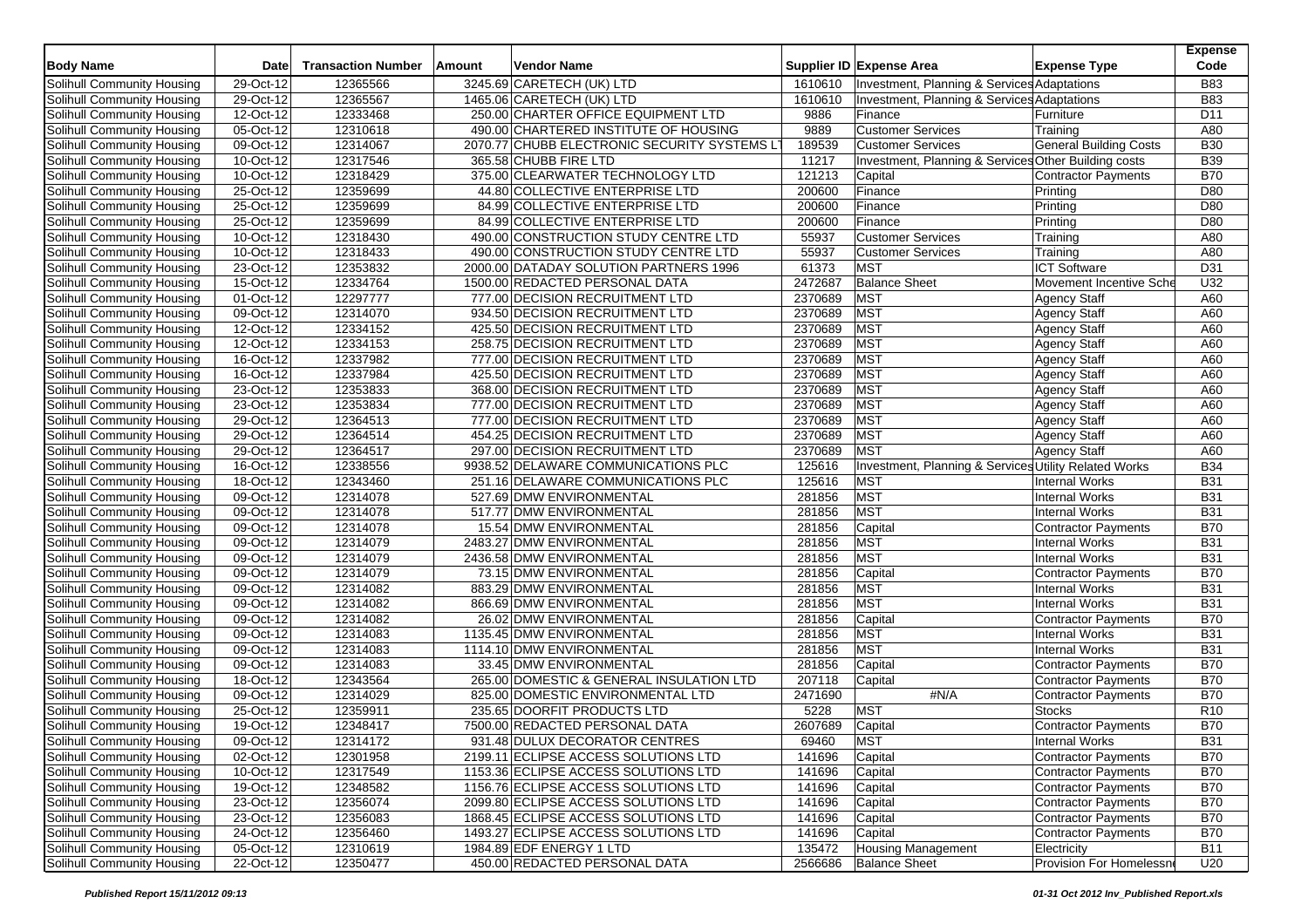| <b>Body Name</b>                  | Date                    | <b>Transaction Number</b> | Amount | <b>Vendor Name</b>                         |         | Supplier ID Expense Area                              | <b>Expense Type</b>        | <b>Expense</b><br>Code |
|-----------------------------------|-------------------------|---------------------------|--------|--------------------------------------------|---------|-------------------------------------------------------|----------------------------|------------------------|
| Solihull Community Housing        | 24-Oct-12               | 12356639                  |        | 7631.65 ENTERPRISE MANAGED SERVICES LTD    | 206418  | <b>MST</b>                                            | <b>Waste Disposal</b>      | E20                    |
| Solihull Community Housing        | 09-Oct-12               | 12314089                  |        | 510.00 EXPERIAN LTD                        | 51482   | Finance                                               | <b>Professional Fees</b>   | D <sub>50</sub>        |
| Solihull Community Housing        | 10-Oct-12               | 12318437                  |        | 510.00 EXPERIAN LTD                        | 51482   | Finance                                               | <b>Professional Fees</b>   | D <sub>50</sub>        |
| Solihull Community Housing        | 18-Oct-12               | 12343625                  |        | 15526.51 EXPRESS LIFT ALLIANCE             | 281698  | Capital                                               | Contractor Payments        | <b>B70</b>             |
| Solihull Community Housing        | 10-Oct-12               | 12318417                  |        | 2287.00 FAMILY CARE TRUST (SOLIHULL)       | 5472    | <b>Housing Management</b>                             | <b>Grounds Maintenance</b> | <b>B40</b>             |
| Solihull Community Housing        | 01-Oct-12               | 12298459                  |        | 312.00 FOUR OAKS LOCK CO                   | 5555    | <b>Housing Management</b>                             | Materials                  | D <sub>13</sub>        |
| Solihull Community Housing        | 18-Oct-12               | 12343524                  |        | 262.50 FOUR OAKS LOCK CO                   | 5555    | <b>Housing Management</b>                             | <b>Materials</b>           | D13                    |
| Solihull Community Housing        | 24-Oct-12               | 12356576                  |        | 105938.95 G F TOMLINSON GROUP LTD          | 229201  | Capital                                               | Contractor Payments        | <b>B70</b>             |
| Solihull Community Housing        | 18-Oct-12               | 12343650                  |        | 210.00 GRANGE REMOVAL CO LTD               | 5676    | <b>Housing Management</b>                             | Other Supplies And Servi   | D90                    |
| Solihull Community Housing        | 19-Oct-12               | 12348431                  |        | 210.00 GRANGE REMOVAL CO LTD               | 5676    | <b>Balance Sheet</b>                                  | Movement Incentive Sche    | U32                    |
| Solihull Community Housing        | 05-Oct-12               | 12310621                  |        | 27000.00 GROUNDWORK WEST MIDLANDS          | 241568  | <b>Housing Management</b>                             | <b>Materials</b>           | D <sub>13</sub>        |
| Solihull Community Housing        | 01-Oct-12               | 12298465                  |        | 500.00 GUY WARDLE                          | 2196686 | <b>Customer Services</b>                              | Training                   | A80                    |
| Solihull Community Housing        | 10-Oct-12               | 12318419                  |        | 500.00 GUY WARDLE                          | 2196686 | <b>Customer Services</b>                              | Training                   | A80                    |
| Solihull Community Housing        | 01-Oct-12               | 12298439                  |        | 1012.08 HAMMOND LUBRICANTS & CHEMICALS LTD | 1120597 | <b>Housing Management</b>                             | <b>Materials</b>           | D <sub>13</sub>        |
| Solihull Community Housing        | 02-Oct-12               | 12301959                  |        | 2523.00 HANDICARE ACCESSIBILITY LTD        | 277953  | Capital                                               | Contractor Payments        | <b>B70</b>             |
| Solihull Community Housing        | 02-Oct-12               | 12301960                  |        | 1850.00 HANDICARE ACCESSIBILITY LTD        | 277953  | Capital                                               | <b>Contractor Payments</b> | <b>B70</b>             |
| Solihull Community Housing        | 02-Oct-12               | 12301961                  |        | 1694.00 HANDICARE ACCESSIBILITY LTD        | 277953  | Capital                                               | Contractor Payments        | <b>B70</b>             |
| Solihull Community Housing        | 02-Oct-12               | 12301968                  |        | 3291.00 HANDICARE ACCESSIBILITY LTD        | 277953  | Capital                                               | Contractor Payments        | <b>B70</b>             |
| Solihull Community Housing        | 10-Oct-12               | 12317537                  |        | 3618.00 HANDICARE ACCESSIBILITY LTD        | 277953  | Capital                                               | <b>Contractor Payments</b> | <b>B70</b>             |
| Solihull Community Housing        | 10-Oct-12               | 12317538                  |        | 3191.00 HANDICARE ACCESSIBILITY LTD        | 277953  | Capital                                               | Contractor Payments        | <b>B70</b>             |
| Solihull Community Housing        | 10-Oct-12               | 12317545                  |        | 3524.00 HANDICARE ACCESSIBILITY LTD        | 277953  | Capital                                               | Contractor Payments        | <b>B70</b>             |
| Solihull Community Housing        | 18-Oct-12               | 12343452                  |        | 3395.00 HANDICARE ACCESSIBILITY LTD        | 277953  | Capital                                               | Contractor Payments        | <b>B70</b>             |
| Solihull Community Housing        | 24-Oct-12               | 12356469                  |        | 2045.29 HANDICARE ACCESSIBILITY LTD        | 277953  | Capital                                               | Contractor Payments        | <b>B70</b>             |
| Solihull Community Housing        | 24-Oct-12               | 12356470                  |        | 2218.70 HANDICARE ACCESSIBILITY LTD        | 277953  | Capital                                               | <b>Contractor Payments</b> | <b>B70</b>             |
| Solihull Community Housing        | 26-Oct-12               | 12361422                  |        | 2162.00 HANDICARE ACCESSIBILITY LTD        | 277953  | Capital                                               | Contractor Payments        | <b>B70</b>             |
| <b>Solihull Community Housing</b> | 29-Oct-12               | 12365635                  |        | 280.00 HERON PRESS                         | 42709   | <b>Customer Services</b>                              | Printing                   | D80                    |
| Solihull Community Housing        | 10-Oct-12               | 12318440                  |        | 250.00 HOUSEMARK LTD                       | 103535  | <b>Customer Services</b>                              | Training                   | A80                    |
| Solihull Community Housing        | 29-Oct-12               | 12364618                  |        | 699.00 HQN LTD                             | 120599  | <b>Customer Services</b>                              | Training                   | A80                    |
| Solihull Community Housing        | 08-Oct-12               | 12313439                  |        | 264.00 IAN WILLIAMS LTD                    | 5931    | <b>MST</b>                                            | <b>Internal Works</b>      | <b>B31</b>             |
| Solihull Community Housing        | 08-Oct-12               | 12313440                  |        | 916.88 IAN WILLIAMS LTD                    | 5931    | <b>MST</b>                                            | <b>Internal Works</b>      | <b>B31</b>             |
| Solihull Community Housing        | 08-Oct-12               | 12313442                  |        | 217.48 IAN WILLIAMS LTD                    | 5931    | <b>MST</b>                                            | <b>Internal Works</b>      | <b>B31</b>             |
| Solihull Community Housing        | 18-Oct-12               | 12346511                  |        | 649.32 IAN WILLIAMS LTD                    | 5931    | <b>MST</b>                                            | <b>Internal Works</b>      | <b>B31</b>             |
| Solihull Community Housing        | 18-Oct-12               | 12346520                  |        | 617.76 IAN WILLIAMS LTD                    | 5931    | <b>MST</b>                                            | <b>Internal Works</b>      | <b>B31</b>             |
| Solihull Community Housing        | 18-Oct-12               | 12346523                  |        | 241.56 IAN WILLIAMS LTD                    | 5931    | <b>MST</b>                                            | <b>Internal Works</b>      | <b>B31</b>             |
| Solihull Community Housing        | 19-Oct-12               | 12348586                  |        | 1110.50 INDOOR CLIMATE SOLUTIONS           | 2490686 | <b>MST</b>                                            | <b>Internal Works</b>      | <b>B31</b>             |
| Solihull Community Housing        | 09-Oct-12               | 12313937                  |        | 601.77 J LACEY STEEPLEJACKS                | 277406  | Investment, Planning & Services Utility Related Works |                            | <b>B34</b>             |
| Solihull Community Housing        | 09-Oct-12               | 12313938                  |        | 518.79 J LACEY STEEPLEJACKS                | 277406  | Investment, Planning & Services Utility Related Works |                            | <b>B34</b>             |
| Solihull Community Housing        | 09-Oct-12               | 12313940                  |        | 249.28 J LACEY STEEPLEJACKS                | 277406  | Investment, Planning & Services Utility Related Works |                            | <b>B34</b>             |
| Solihull Community Housing        | 10-Oct-12               | 12318455                  |        | 885.00 J LACEY STEEPLEJACKS                | 277406  | <b>MST</b>                                            | <b>External Structures</b> | <b>B33</b>             |
| Solihull Community Housing        | 01-Oct-12               | 12298468                  |        | 1011.21 JAMES ANDREWS RECRUITMENT SOLUTION | 673596  | <b>Housing Management</b>                             | <b>Agency Staff</b>        | A60                    |
| Solihull Community Housing        | 05-Oct-12               | 12310626                  |        | 1011.21 JAMES ANDREWS RECRUITMENT SOLUTION | 673596  | <b>Housing Management</b>                             | <b>Agency Staff</b>        | A60                    |
| Solihull Community Housing        | 12-Oct-12               | 12334156                  |        | 1011.21 JAMES ANDREWS RECRUITMENT SOLUTION | 673596  | <b>Housing Management</b>                             | <b>Agency Staff</b>        | A60                    |
| Solihull Community Housing        | $\overline{18}$ -Oct-12 | 12343626                  |        | 977.05 JAMES ANDREWS RECRUITMENT SOLUTION  | 673596  | <b>Housing Management</b>                             | Agency Staff               | A60                    |
| Solihull Community Housing        | 29-Oct-12               | 12364519                  |        | 1045.37 JAMES ANDREWS RECRUITMENT SOLUTION | 673596  | Housing Management                                    | <b>Agency Staff</b>        | A60                    |
| Solihull Community Housing        | 12-Oct-12               | 12334159                  |        | 314.75 JASPERS COVENTRY LTD                | 228740  | Finance                                               | Devolved Charges: Other    | H <sub>20</sub>        |
| Solihull Community Housing        | 05-Oct-12               | 12311615                  |        | 460.65 JEWSON LTD                          | 6111    | <b>MST</b>                                            | <b>Stocks</b>              | R <sub>10</sub>        |
| Solihull Community Housing        | 05-Oct-12               | 12311617                  |        | 4969.50 JEWSON LTD                         | 6111    | <b>MST</b>                                            | <b>Stocks</b>              | R <sub>10</sub>        |
| Solihull Community Housing        | 05-Oct-12               | 12311629                  |        | 268.80 JEWSON LTD                          | 6111    | MST                                                   | <b>Stocks</b>              | R <sub>10</sub>        |
| Solihull Community Housing        | 05-Oct-12               | 12310694                  |        | 245.90 JEWSON LTD                          | 6111    | <b>MST</b>                                            | <b>Stocks</b>              | R <sub>10</sub>        |
| <b>Solihull Community Housing</b> | 09-Oct-12               | 12314514                  |        | 702.94 JEWSON LTD                          | 6111    | <b>MST</b>                                            | <b>Stocks</b>              | R <sub>10</sub>        |
| Solihull Community Housing        | 09-Oct-12               | 12314518                  |        | 237.90 JEWSON LTD                          | 6111    | <b>MST</b>                                            | <b>Stocks</b>              | R <sub>10</sub>        |
| Solihull Community Housing        | 09-Oct-12               | 12314522                  |        | 427.30 JEWSON LTD                          | 6111    | <b>MST</b>                                            | <b>Stocks</b>              | R <sub>10</sub>        |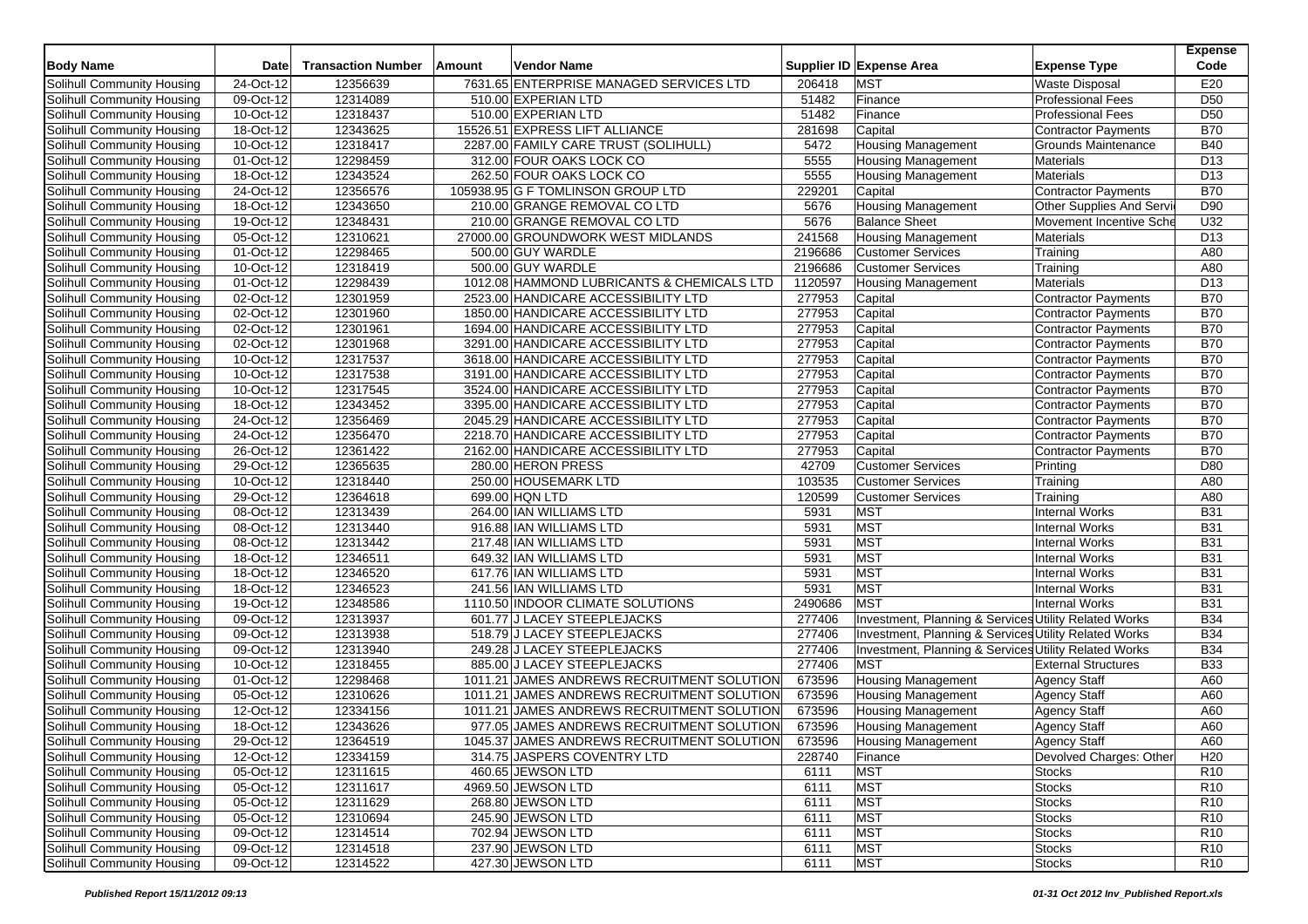| <b>Body Name</b>                  | Date        | <b>Transaction Number</b> | Amount | <b>Vendor Name</b>                            |         | Supplier ID Expense Area                              | <b>Expense Type</b>         | <b>Expense</b><br>Code |
|-----------------------------------|-------------|---------------------------|--------|-----------------------------------------------|---------|-------------------------------------------------------|-----------------------------|------------------------|
| Solihull Community Housing        | 09-Oct-12   | 12314523                  |        | 216.46 JEWSON LTD                             | 6111    | <b>MST</b>                                            | <b>Stocks</b>               | R <sub>10</sub>        |
| Solihull Community Housing        | 09-Oct-12   | 12314524                  |        | 404.90 JEWSON LTD                             | 6111    | <b>MST</b>                                            | <b>Stocks</b>               | R <sub>10</sub>        |
| Solihull Community Housing        | 18-Oct-12   | 12343451                  |        | 381.46 JEWSON LTD                             | 6111    | <b>MST</b>                                            | <b>Stocks</b>               | R <sub>10</sub>        |
| Solihull Community Housing        | 18-Oct-12   | 12343461                  |        | 2195.25 JEWSON LTD                            | 6111    | <b>MST</b>                                            | <b>Stocks</b>               | R <sub>10</sub>        |
| <b>Solihull Community Housing</b> | 18-Oct-12   | 12343525                  |        | 958.94 JEWSON LTD                             | 6111    | MST                                                   | <b>Stocks</b>               | R <sub>10</sub>        |
| Solihull Community Housing        | 18-Oct-12   | 12343529                  |        | 1433.32 JEWSON LTD                            | 6111    | MST                                                   | <b>Stocks</b>               | R <sub>10</sub>        |
| Solihull Community Housing        | 18-Oct-12   | 12343531                  |        | 1324.17 JEWSON LTD                            | 6111    | <b>MST</b>                                            | <b>Stocks</b>               | R10                    |
| Solihull Community Housing        | 18-Oct-12   | 12343537                  |        | 595.00 JEWSON LTD                             | 6111    | MST                                                   | <b>Stocks</b>               | R <sub>10</sub>        |
| Solihull Community Housing        | 18-Oct-12   | 12343542                  |        | 595.00 JEWSON LTD                             | 6111    | <b>MST</b>                                            | <b>Stocks</b>               | R <sub>10</sub>        |
| Solihull Community Housing        | 18-Oct-12   | 12343543                  |        | 381.46 JEWSON LTD                             | 6111    | <b>MST</b>                                            | <b>Stocks</b>               | R <sub>10</sub>        |
| Solihull Community Housing        | 18-Oct-12   | 12343548                  |        | 212.70 JEWSON LTD                             | 6111    | <b>MST</b>                                            | <b>Stocks</b>               | R <sub>10</sub>        |
| Solihull Community Housing        | 18-Oct-12   | 12343552                  |        | 289.50 JEWSON LTD                             | 6111    | <b>MST</b>                                            | <b>Stocks</b>               | R10                    |
| Solihull Community Housing        | 18-Oct-12   | 12343554                  |        | 1618.12 JEWSON LTD                            | 6111    | <b>MST</b>                                            | <b>Stocks</b>               | R <sub>10</sub>        |
| Solihull Community Housing        | 18-Oct-12   | 12343556                  |        | 1462.97 JEWSON LTD                            | 6111    | MST                                                   | <b>Stocks</b>               | R10                    |
| Solihull Community Housing        | 18-Oct-12   | 12343558                  |        | 216.00 JEWSON LTD                             | 6111    | <b>MST</b>                                            | Stocks                      | R <sub>10</sub>        |
| Solihull Community Housing        | 29-Oct-12   | 12364440                  |        | 1759.00 JEWSON LTD                            | 6111    | <b>MST</b>                                            | <b>Stocks</b>               | R <sub>10</sub>        |
| Solihull Community Housing        | 29-Oct-12   | 12364455                  |        | 502.70 JEWSON LTD                             | 6111    | MST                                                   | <b>Stocks</b>               | R <sub>10</sub>        |
| Solihull Community Housing        | 29-Oct-12   | 12364458                  |        | 445.12 JEWSON LTD                             | 6111    | <b>MST</b>                                            | <b>Stocks</b>               | R10                    |
| Solihull Community Housing        | 29-Oct-12   | 12364467                  |        | 1358.90 JEWSON LTD                            | 6111    | <b>MST</b>                                            | <b>Stocks</b>               | R <sub>10</sub>        |
| Solihull Community Housing        | 09-Oct-12   | 12314114                  |        | 41971.95 JMG ROOFING LTD                      | 2076651 | Capital                                               | <b>Contractor Payments</b>  | <b>B70</b>             |
| Solihull Community Housing        | 29-Oct-12   | 12364615                  |        | 2500.00 JTI BUILDING LTD                      | 1906623 | <b>MST</b>                                            | Voids                       | <b>B38</b>             |
| Solihull Community Housing        | 02-Oct-12   | 12301513                  |        | 1445.37 K D ELECTRICAL MAINTENANCE SERVICES L | 1796617 | <b>MST</b>                                            | Voids                       | <b>B38</b>             |
| Solihull Community Housing        | 02-Oct-12   | 12301514                  |        | 1164.43 K D ELECTRICAL MAINTENANCE SERVICES L | 1796617 | <b>MST</b>                                            | Voids                       | <b>B38</b>             |
| Solihull Community Housing        | 02-Oct-12   | 12301586                  |        | 2229.42 K D ELECTRICAL MAINTENANCE SERVICES L | 1796617 | Investment, Planning & Services Utility Related Works |                             | <b>B34</b>             |
| Solihull Community Housing        | 02-Oct-12   | 12301588                  |        | 1917.39 K D ELECTRICAL MAINTENANCE SERVICES L | 1796617 | Investment, Planning & Services Utility Related Works |                             | <b>B34</b>             |
| <b>Solihull Community Housing</b> | 02-Oct-12   | 12301628                  |        | 805.56 K D ELECTRICAL MAINTENANCE SERVICES L  | 1796617 | <b>MST</b>                                            | <b>Other Building costs</b> | <b>B39</b>             |
| Solihull Community Housing        | 02-Oct-12   | 12301928                  |        | 3257.25 K D ELECTRICAL MAINTENANCE SERVICES L | 1796617 | <b>MST</b>                                            | Voids                       | <b>B38</b>             |
| Solihull Community Housing        | $02-Oct-12$ | 12301929                  |        | 1823.63 K D ELECTRICAL MAINTENANCE SERVICES L | 1796617 | MST                                                   | Voids                       | <b>B38</b>             |
| Solihull Community Housing        | 08-Oct-12   | 12313471                  |        | 257.11 K D ELECTRICAL MAINTENANCE SERVICES L  | 1796617 | Investment, Planning & Services Utility Related Works |                             | <b>B34</b>             |
| Solihull Community Housing        | 08-Oct-12   | 12313474                  |        | 212.65 K D ELECTRICAL MAINTENANCE SERVICES L  | 1796617 | Investment, Planning & Services Utility Related Works |                             | <b>B34</b>             |
| Solihull Community Housing        | 08-Oct-12   | 12313478                  |        | 427.30 K D ELECTRICAL MAINTENANCE SERVICES L  | 1796617 | <b>MST</b>                                            | Internal Works              | <b>B31</b>             |
| Solihull Community Housing        | 08-Oct-12   | 12313482                  |        | 237.99 K D ELECTRICAL MAINTENANCE SERVICES L  | 1796617 | Investment, Planning & Services Utility Related Works |                             | <b>B34</b>             |
| Solihull Community Housing        | 08-Oct-12   | 12313483                  |        | 416.58 K D ELECTRICAL MAINTENANCE SERVICES L  | 1796617 | <b>MST</b>                                            | <b>Internal Works</b>       | <b>B31</b>             |
| Solihull Community Housing        | 08-Oct-12   | 12313484                  |        | 1292.10 K D ELECTRICAL MAINTENANCE SERVICES L | 1796617 | MST                                                   | Voids                       | <b>B</b> 38            |
| Solihull Community Housing        | 08-Oct-12   | 12313495                  |        | 319.62 K D ELECTRICAL MAINTENANCE SERVICES L  | 1796617 | Investment, Planning & Services Utility Related Works |                             | <b>B34</b>             |
| Solihull Community Housing        | 08-Oct-12   | 12313453                  |        | 237.99 K D ELECTRICAL MAINTENANCE SERVICES L  | 1796617 | Investment, Planning & Services Utility Related Works |                             | <b>B34</b>             |
| Solihull Community Housing        | 08-Oct-12   | 12313458                  |        | 289.30 K D ELECTRICAL MAINTENANCE SERVICES L  | 1796617 | Investment, Planning & Services Utility Related Works |                             | <b>B34</b>             |
| Solihull Community Housing        | 08-Oct-12   | 12313470                  |        | 1579.68 K D ELECTRICAL MAINTENANCE SERVICES L | 1796617 | <b>MST</b>                                            | Internal Works              | <b>B31</b>             |
| Solihull Community Housing        | 12-Oct-12   | 12334162                  |        | 2184.80 K D ELECTRICAL MAINTENANCE SERVICES L | 1796617 | Investment, Planning & Services Utility Related Works |                             | <b>B34</b>             |
| Solihull Community Housing        | 16-Oct-12   | 12337809                  |        | 237.99 K D ELECTRICAL MAINTENANCE SERVICES L  | 1796617 | Investment, Planning & Services Utility Related Works |                             | <b>B34</b>             |
| Solihull Community Housing        | 16-Oct-12   | 12337817                  |        | 1206.02 K D ELECTRICAL MAINTENANCE SERVICES L | 1796617 | <b>MST</b>                                            | <b>Internal Works</b>       | <b>B31</b>             |
| Solihull Community Housing        | 16-Oct-12   | 12337819                  |        | 638.53 K D ELECTRICAL MAINTENANCE SERVICES L  | 1796617 | <b>MST</b>                                            | <b>Internal Works</b>       | <b>B31</b>             |
| Solihull Community Housing        | 16-Oct-12   | 12337820                  |        | 416.58 K D ELECTRICAL MAINTENANCE SERVICES L  | 1796617 | <b>MST</b>                                            | <b>Internal Works</b>       | <b>B31</b>             |
| Solihull Community Housing        | 16-Oct-12   | 12337821                  |        | 598.32 K D ELECTRICAL MAINTENANCE SERVICES L  | 1796617 | <b>MST</b>                                            | <b>Internal Works</b>       | <b>B31</b>             |
| Solihull Community Housing        | 16-Oct-12   | 12337822                  |        | 407.93 K D ELECTRICAL MAINTENANCE SERVICES L  | 1796617 | MST                                                   | <b>Internal Works</b>       | <b>B31</b>             |
| Solihull Community Housing        | $16-Oct-12$ | 12338536                  |        | 456.49 K D ELECTRICAL MAINTENANCE SERVICES L  | 1796617 | <b>MST</b>                                            | <b>Internal Works</b>       | <b>B31</b>             |
| Solihull Community Housing        | 16-Oct-12   | 12338585                  |        | 237.99 K D ELECTRICAL MAINTENANCE SERVICES L  | 1796617 | Investment, Planning & Services Utility Related Works |                             | <b>B34</b>             |
| Solihull Community Housing        | 16-Oct-12   | 12338000                  |        | 383.60 K D ELECTRICAL MAINTENANCE SERVICES L  | 1796617 | <b>MST</b>                                            | <b>Other Building costs</b> | <b>B39</b>             |
| Solihull Community Housing        | 16-Oct-12   | 12338000                  |        | 191.80 K D ELECTRICAL MAINTENANCE SERVICES L  | 1796617 | <b>MST</b>                                            | <b>Other Building costs</b> | <b>B39</b>             |
| Solihull Community Housing        | 18-Oct-12   | 12346532                  |        | 276.97 K D ELECTRICAL MAINTENANCE SERVICES L  | 1796617 | Investment, Planning & Services Utility Related Works |                             | <b>B34</b>             |
| Solihull Community Housing        | 18-Oct-12   | 12346534                  |        | 237.99 K D ELECTRICAL MAINTENANCE SERVICES L  | 1796617 | Investment, Planning & Services Utility Related Works |                             | <b>B34</b>             |
| Solihull Community Housing        | 18-Oct-12   | 12346538                  |        | 237.99 K D ELECTRICAL MAINTENANCE SERVICES L  | 1796617 | Investment, Planning & Services Utility Related Works |                             | <b>B34</b>             |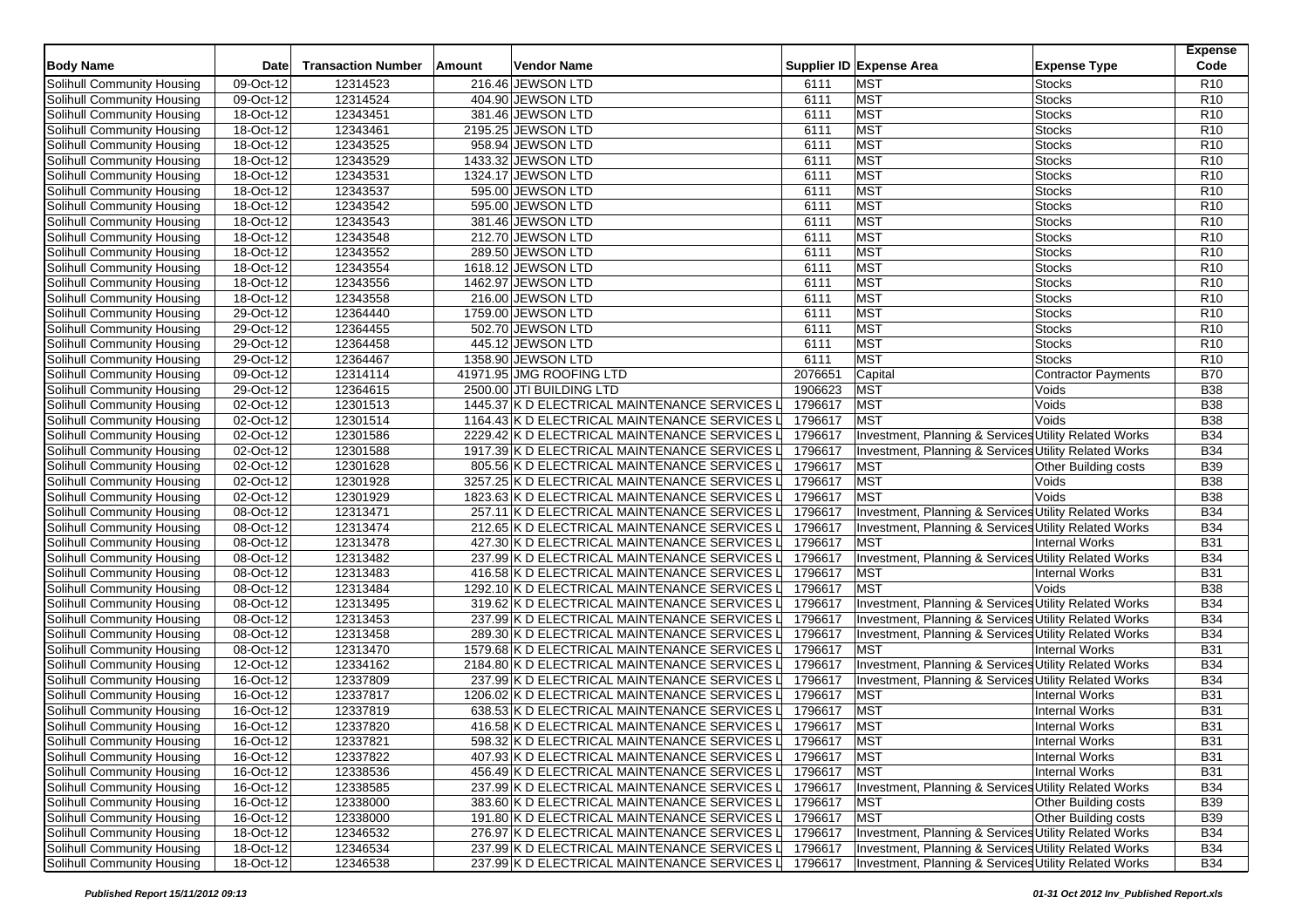| <b>Body Name</b>           | <b>Date</b> | <b>Transaction Number</b> | Amount | <b>Vendor Name</b>                            |         | Supplier ID Expense Area                              | <b>Expense Type</b>         | <b>Expense</b><br>Code |
|----------------------------|-------------|---------------------------|--------|-----------------------------------------------|---------|-------------------------------------------------------|-----------------------------|------------------------|
| Solihull Community Housing | 22-Oct-12   | 12350432                  |        | 759.85 K D ELECTRICAL MAINTENANCE SERVICES    | 1796617 | <b>MST</b>                                            | Internal Works              | <b>B31</b>             |
| Solihull Community Housing | 22-Oct-12   | 12350436                  |        | 237.99 K D ELECTRICAL MAINTENANCE SERVICES L  | 1796617 | Investment, Planning & Services Utility Related Works |                             | <b>B34</b>             |
| Solihull Community Housing | 23-Oct-12   | 12353836                  |        | 421.96 K D ELECTRICAL MAINTENANCE SERVICES L  | 1796617 | <b>MST</b>                                            | <b>Other Building costs</b> | <b>B39</b>             |
| Solihull Community Housing | 23-Oct-12   | 12353836                  |        | 115.08 K D ELECTRICAL MAINTENANCE SERVICES L  | 1796617 | <b>MST</b>                                            | Other Building costs        | <b>B39</b>             |
| Solihull Community Housing | 23-Oct-12   | 12353892                  |        | 1472.32 K D ELECTRICAL MAINTENANCE SERVICES L | 1796617 | Investment, Planning & Services Utility Related Works |                             | <b>B34</b>             |
| Solihull Community Housing | 23-Oct-12   | 12353893                  |        | 2384.49 K D ELECTRICAL MAINTENANCE SERVICES L | 1796617 | Capital                                               | Contractor Payments         | <b>B70</b>             |
| Solihull Community Housing | 23-Oct-12   | 12353894                  |        | 2715.49 K D ELECTRICAL MAINTENANCE SERVICES L | 1796617 | Capital                                               | Contractor Payments         | <b>B70</b>             |
| Solihull Community Housing | 23-Oct-12   | 12353897                  |        | 2820.68 K D ELECTRICAL MAINTENANCE SERVICES L | 1796617 | Capital                                               | <b>Contractor Payments</b>  | <b>B70</b>             |
| Solihull Community Housing | 23-Oct-12   | 12353898                  |        | 2565.05 K D ELECTRICAL MAINTENANCE SERVICES L | 1796617 | Capital                                               | Contractor Payments         | <b>B70</b>             |
| Solihull Community Housing | 23-Oct-12   | 12353900                  |        | 2418.97 K D ELECTRICAL MAINTENANCE SERVICES L | 1796617 | Capital                                               | Contractor Payments         | <b>B70</b>             |
| Solihull Community Housing | 24-Oct-12   | 12356457                  |        | 248.01 K D ELECTRICAL MAINTENANCE SERVICES L  | 1796617 | Investment, Planning & Services Utility Related Works |                             | <b>B34</b>             |
| Solihull Community Housing | 24-Oct-12   | 12356640                  |        | 421.96 K D ELECTRICAL MAINTENANCE SERVICES L  | 1796617 | <b>MST</b>                                            | <b>Other Building costs</b> | <b>B39</b>             |
| Solihull Community Housing | 24-Oct-12   | 12356640                  |        | 153.44 K D ELECTRICAL MAINTENANCE SERVICES L  | 1796617 | <b>MST</b>                                            | Other Building costs        | <b>B39</b>             |
| Solihull Community Housing | 26-Oct-12   | 12361455                  |        | 288.36 K D ELECTRICAL MAINTENANCE SERVICES L  | 1796617 | Investment, Planning & Services Utility Related Works |                             | <b>B34</b>             |
| Solihull Community Housing | 26-Oct-12   | 12361464                  |        | 237.99 K D ELECTRICAL MAINTENANCE SERVICES L  | 1796617 | Investment, Planning & Services Utility Related Works |                             | <b>B34</b>             |
| Solihull Community Housing | 26-Oct-12   | 12361474                  |        | 222.06 K D ELECTRICAL MAINTENANCE SERVICES L  | 1796617 | Investment, Planning & Services Utility Related Works |                             | <b>B34</b>             |
| Solihull Community Housing | 26-Oct-12   | 12361477                  |        | 288.36 K D ELECTRICAL MAINTENANCE SERVICES L  | 1796617 | Investment, Planning & Services Utility Related Works |                             | <b>B34</b>             |
| Solihull Community Housing | 26-Oct-12   | 12361478                  |        | 237.99 K D ELECTRICAL MAINTENANCE SERVICES L  | 1796617 | Investment, Planning & Services Utility Related Works |                             | <b>B34</b>             |
| Solihull Community Housing | 26-Oct-12   | 12361483                  |        | 801.55 K D ELECTRICAL MAINTENANCE SERVICES L  | 1796617 | Investment, Planning & Services Utility Related Works |                             | <b>B34</b>             |
| Solihull Community Housing | 26-Oct-12   | 12362437                  |        | 1038.65 K D ELECTRICAL MAINTENANCE SERVICES L | 1796617 | <b>MST</b>                                            | Voids                       | <b>B38</b>             |
| Solihull Community Housing | 29-Oct-12   | 12364616                  |        | 2387.35 K D ELECTRICAL MAINTENANCE SERVICES L | 1796617 | <b>MST</b>                                            | Voids                       | <b>B38</b>             |
| Solihull Community Housing | 30-Oct-12   | 12366748                  |        | 575.40 K D ELECTRICAL MAINTENANCE SERVICES L  | 1796617 | <b>MST</b>                                            | Other Building costs        | <b>B39</b>             |
| Solihull Community Housing | 29-Oct-12   | 12364508                  |        | 1092.50 LANDMARK ENERGY                       | 165198  | Capital                                               | Contractor Payments         | <b>B70</b>             |
| Solihull Community Housing | 30-Oct-12   | 12368496                  |        | 3100.00 LIBERATA UK LIMITED                   | 260485  | <b>Housing Management</b>                             | <b>Court Fees</b>           | D <sub>54</sub>        |
| Solihull Community Housing | 01-Oct-12   | 12298470                  |        | 3857.00 LIFT & ENGINEERING SERVICES           | 1656614 | Investment, Planning & Services Utility Related Works |                             | <b>B34</b>             |
| Solihull Community Housing | 08-Oct-12   | 12313449                  |        | 294.00 LIFT & ENGINEERING SERVICES            | 1656614 | Investment, Planning & Services Utility Related Works |                             | <b>B34</b>             |
| Solihull Community Housing | 16-Oct-12   | 12337772                  |        | 2473.55 LIFT & ENGINEERING SERVICES           | 1656614 | Investment, Planning & Services Utility Related Works |                             | <b>B34</b>             |
| Solihull Community Housing | 16-Oct-12   | 12337787                  |        | 293.25 LIFT & ENGINEERING SERVICES            | 1656614 | Investment, Planning & Services Utility Related Works |                             | <b>B34</b>             |
| Solihull Community Housing | 16-Oct-12   | 12338003                  |        | 4047.00 LIFT & ENGINEERING SERVICES           | 1656614 | Investment, Planning & Services Utility Related Works |                             | <b>B34</b>             |
| Solihull Community Housing | 29-Oct-12   | 12364620                  |        | 75976.25 LIFT & ENGINEERING SERVICES          | 1656614 | Capital                                               | Contractor Payments         | <b>B70</b>             |
| Solihull Community Housing | 01-Oct-12   | 12298469                  |        | 295.00 LIME LEGAL LTD                         | 128838  | <b>Customer Services</b>                              | Training                    | A80                    |
| Solihull Community Housing | 09-Oct-12   | 12314115                  |        | 882.70 LLOYDS TSB AUTOLEASE LTD               | 101345  | <b>MST</b>                                            | Vehicle Hire                | C30                    |
| Solihull Community Housing | 09-Oct-12   | 12314116                  |        | 367.78 LLOYDS TSB AUTOLEASE LTD               | 101345  | <b>MST</b>                                            | Vehicle Hire                | C30                    |
| Solihull Community Housing | 12-Oct-12   | 12334164                  |        | 394.60 LLOYDS TSB AUTOLEASE LTD               | 101345  | <b>MST</b>                                            | Vehicle service and repai   | C60                    |
| Solihull Community Housing | 12-Oct-12   | 12334164                  |        | 3436.97 LLOYDS TSB AUTOLEASE LTD              | 101345  | <b>MST</b>                                            | Vehicle Hire                | C30                    |
| Solihull Community Housing | 24-Oct-12   | 12356641                  |        | 18615.75 LLOYDS TSB AUTOLEASE LTD             | 101345  | <b>MST</b>                                            | Vehicle Hire                | C30                    |
| Solihull Community Housing | 29-Oct-12   | 12364470                  |        | 5048.00 LORIENT POLYPRODUCTS LTD              | 1769617 | <b>MST</b>                                            | <b>Stocks</b>               | R <sub>10</sub>        |
| Solihull Community Housing | 12-Oct-12   | 12334166                  |        | 389.18 LYRECO UK LTD                          | 74691   | Finance                                               | Stationery                  | D <sub>25</sub>        |
| Solihull Community Housing | 12-Oct-12   | 12334174                  |        | 385.50 LYRECO UK LTD                          | 74691   | Finance                                               | Stationery                  | D <sub>25</sub>        |
| Solihull Community Housing | 05-Oct-12   | 12310642                  |        | 16752.03 MAN COMMERCIAL PROTECTION LTD        | 946596  | <b>Housing Management</b>                             | Security                    | <b>B43</b>             |
| Solihull Community Housing | 05-Oct-12   | 12310700                  |        | 1102.32 MANSE MASTERDOR LTD                   | 52547   | <b>MST</b>                                            | <b>Stocks</b>               | R <sub>10</sub>        |
| Solihull Community Housing | 29-Oct-12   | 12364472                  |        | 535.94 MANSE MASTERDOR LTD                    | 52547   | <b>MST</b>                                            | <b>Stocks</b>               | R <sub>10</sub>        |
| Solihull Community Housing | 04-Oct-12   | 12308982                  |        | 47323.17 MANSELL CONSTRUCTION SERVICES LTD    | 111110  | Capital                                               | Contractor Payments         | <b>B70</b>             |
| Solihull Community Housing | 29-Oct-12   | 12365625                  |        | 1772.80 MARSTON TIMBER PRESERVATION LTD       | 6558    | <b>MST</b>                                            | <b>External Structures</b>  | <b>B33</b>             |
| Solihull Community Housing | 23-Oct-12   | 12353902                  |        | 350.00 MFG SOLICITORS                         | 691388  | Investment, Planning & Services Other Employee Costs  |                             | A90                    |
| Solihull Community Housing | 09-Oct-12   | 12314118                  |        | 874.50 MICHAEL PAGE INTERNATIONAL RECRUITME   | 2546688 | <b>MST</b>                                            | <b>Agency Staff</b>         | A60                    |
| Solihull Community Housing | 09-Oct-12   | 12314119                  |        | 775.50 MICHAEL PAGE INTERNATIONAL RECRUITME   | 2546688 | <b>MST</b>                                            | Agency Staff                | A60                    |
| Solihull Community Housing | 09-Oct-12   | 12314120                  |        | 825.00 MICHAEL PAGE INTERNATIONAL RECRUITME   | 2546688 | <b>MST</b>                                            | Agency Staff                | A60                    |
| Solihull Community Housing | 16-Oct-12   | 12338005                  |        | 891.00 MICHAEL PAGE INTERNATIONAL RECRUITME   | 2546688 | <b>MST</b>                                            | Agency Staff                | A60                    |
| Solihull Community Housing | 23-Oct-12   | 12353903                  |        | 814.00 MICHAEL PAGE INTERNATIONAL RECRUITME   | 2546688 | <b>MST</b>                                            | <b>Agency Staff</b>         | A60                    |
| Solihull Community Housing | 26-Oct-12   | 12361506                  |        | 649.00 MICHAEL PAGE INTERNATIONAL RECRUITME   | 2546688 | <b>MST</b>                                            | <b>Agency Staff</b>         | A60                    |
| Solihull Community Housing | 15-Oct-12   | 12334762                  |        | 2754.50 REDACTED PERSONAL DATA                | 2486695 | <b>Balance Sheet</b>                                  | Movement Incentive Sche     | U32                    |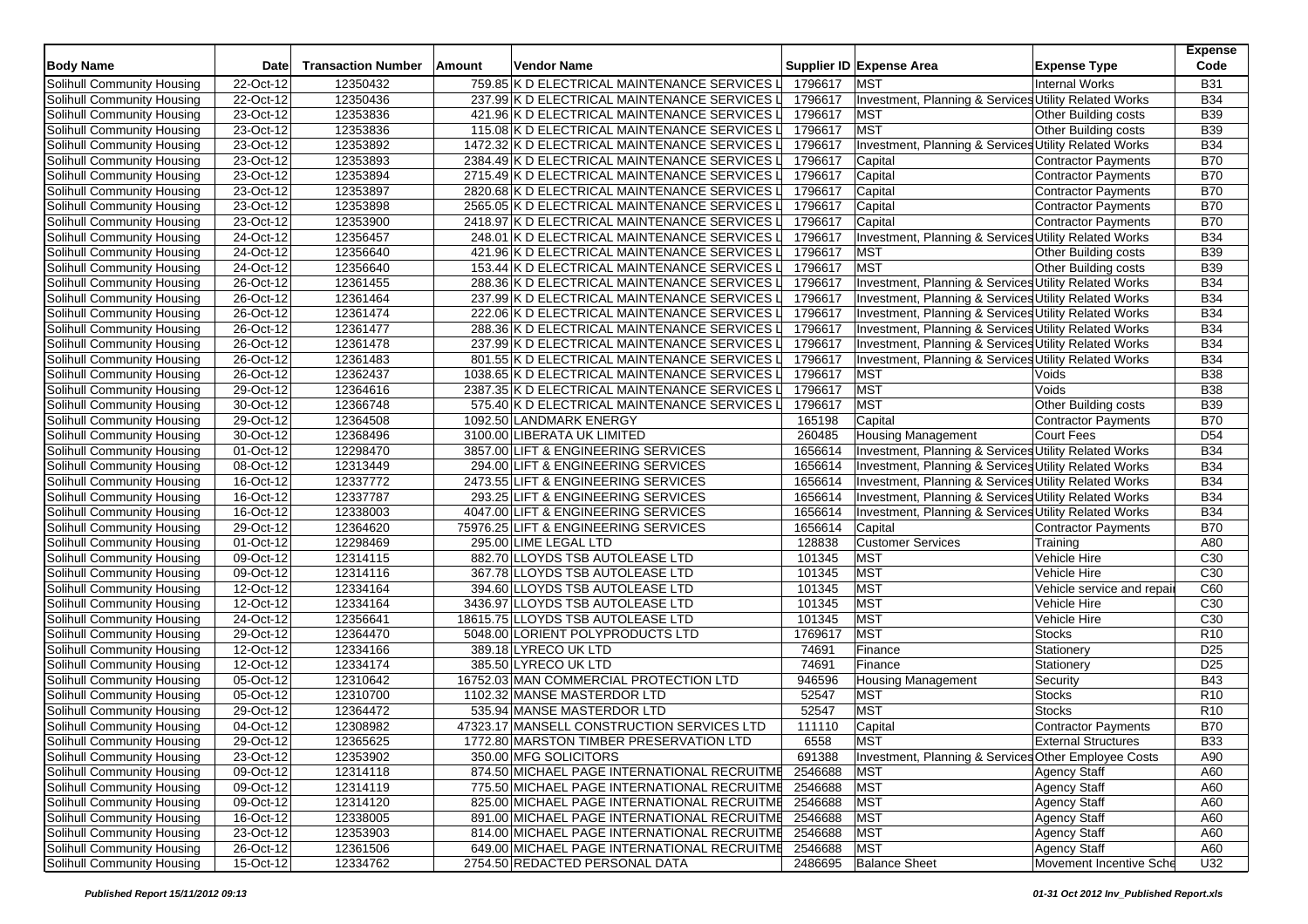| <b>Body Name</b>           | <b>Date</b> | <b>Transaction Number</b> | Amount | <b>Vendor Name</b>                           |         | Supplier ID Expense Area                               | <b>Expense Type</b>          | <b>Expense</b><br>Code |
|----------------------------|-------------|---------------------------|--------|----------------------------------------------|---------|--------------------------------------------------------|------------------------------|------------------------|
| Solihull Community Housing | 08-Oct-12   | 12313533                  |        | 1296.78 MOSSVALE MAINTENANCE & SEALING SERV  | 48908   | Investment, Planning & Services Utility Related Works  |                              | <b>B34</b>             |
| Solihull Community Housing | 08-Oct-12   | 12313534                  |        | 1296.78 MOSSVALE MAINTENANCE & SEALING SERV  | 48908   | Investment, Planning & Services Utility Related Works  |                              | <b>B34</b>             |
| Solihull Community Housing | $18-Oct-12$ | 12343628                  |        | 990.00 MOSSVALE MAINTENANCE & SEALING SERV   | 48908   | Capital                                                | <b>Contractor Payments</b>   | <b>B70</b>             |
| Solihull Community Housing | 18-Oct-12   | 12343629                  |        | 2463.34 MOSSVALE MAINTENANCE & SEALING SERV  | 48908   | Capital                                                | <b>Contractor Payments</b>   | <b>B70</b>             |
| Solihull Community Housing | 18-Oct-12   | 12343630                  |        | 58890.00 MOSSVALE MAINTENANCE & SEALING SERV | 48908   | Capital                                                | <b>Contractor Payments</b>   | <b>B70</b>             |
| Solihull Community Housing | 26-Oct-12   | 12361416                  |        | 450.00 REDACTED PERSONAL DATA                | 2611686 | <b>Balance Sheet</b>                                   | Provision For Homelessn      | U20                    |
| Solihull Community Housing | 26-Oct-12   | 12362452                  |        | 1500.00 REDACTED PERSONAL DATA               | 127163  | <b>Balance Sheet</b>                                   | Movement Incentive Sche      | U32                    |
| Solihull Community Housing | 22-Oct-12   | 12350474                  |        | 2000.00 REDACTED PERSONAL DATA               | 87386   | <b>Balance Sheet</b>                                   | Movement Incentive Sche      | U32                    |
| Solihull Community Housing | 26-Oct-12   | 12361417                  |        | 14415.00 REDACTED PERSONAL DATA              | 2232713 | Capital                                                | <b>Contractor Payments</b>   | <b>B70</b>             |
| Solihull Community Housing | 08-Oct-12   | 12313572                  |        | 1305.00 REDACTED PERSONAL DATA               | 22207   | Capital                                                | <b>Contractor Payments</b>   | <b>B70</b>             |
| Solihull Community Housing | 08-Oct-12   | 12313569                  |        | 1485.00 REDACTED PERSONAL DATA               | 2500693 | Capital                                                | <b>Contractor Payments</b>   | <b>B70</b>             |
| Solihull Community Housing | 15-Oct-12   | 12334760                  |        | 2594.08 REDACTED PERSONAL DATA               | 74606   | <b>Balance Sheet</b>                                   | Movement Incentive Sche      | U32                    |
| Solihull Community Housing | 08-Oct-12   | 12313568                  |        | 7531.10 REDACTED PERSONAL DATA               | 2526687 | Capital                                                | <b>Contractor Payments</b>   | <b>B70</b>             |
| Solihull Community Housing | 23-Oct-12   | 12356029                  |        | 2968.75 REDACTED PERSONAL DATA               | 183928  | <b>Balance Sheet</b>                                   | Movement Incentive Sche      | U32                    |
| Solihull Community Housing | 26-Oct-12   | 12362457                  |        | 3000.00 REDACTED PERSONAL DATA               | 2611687 | <b>Balance Sheet</b>                                   | Movement Incentive Sche      | U32                    |
| Solihull Community Housing | 26-Oct-12   | 12362448                  |        | 2928.61 REDACTED PERSONAL DATA               | 272748  | <b>Balance Sheet</b>                                   | Movement Incentive Sche      | U32                    |
| Solihull Community Housing | 02-Oct-12   | 12301504                  |        | 357.87 MTD SCAFFOLDING LTD                   | 233945  | <b>MST</b>                                             | <b>External Structures</b>   | <b>B33</b>             |
| Solihull Community Housing | 02-Oct-12   | 12301505                  |        | 357.87 MTD SCAFFOLDING LTD                   | 233945  | <b>MST</b>                                             | <b>External Structures</b>   | <b>B33</b>             |
| Solihull Community Housing | 02-Oct-12   | 12301506                  |        | 357.87 MTD SCAFFOLDING LTD                   | 233945  | <b>MST</b>                                             | <b>External Structures</b>   | <b>B33</b>             |
| Solihull Community Housing | 02-Oct-12   | 12301507                  |        | 380.79 MTD SCAFFOLDING LTD                   | 233945  | <b>MST</b>                                             | <b>External Structures</b>   | <b>B33</b>             |
| Solihull Community Housing | 02-Oct-12   | 12301508                  |        | 420.90 MTD SCAFFOLDING LTD                   | 233945  | MST                                                    | <b>External Structures</b>   | <b>B33</b>             |
| Solihull Community Housing | 02-Oct-12   | 12301511                  |        | 357.87 MTD SCAFFOLDING LTD                   | 233945  | <b>MST</b>                                             | <b>External Structures</b>   | <b>B33</b>             |
| Solihull Community Housing | 16-Oct-12   | 12338494                  |        | 715.74 MTD SCAFFOLDING LTD                   | 233945  | <b>MST</b>                                             | <b>External Structures</b>   | <b>B33</b>             |
| Solihull Community Housing | 18-Oct-12   | 12346508                  |        | 715.74 MTD SCAFFOLDING LTD                   | 233945  | <b>MST</b>                                             | <b>External Structures</b>   | <b>B33</b>             |
| Solihull Community Housing | 18-Oct-12   | 12343469                  |        | 420.90 MTD SCAFFOLDING LTD                   | 233945  | <b>MST</b>                                             | <b>External Structures</b>   | <b>B33</b>             |
| Solihull Community Housing | 01-Oct-12   | 12298471                  |        | 320.81 N H HOTELS LTD                        | 277461  | <b>Housing Management</b>                              | <b>B&amp;B Accommodation</b> | <b>B23</b>             |
| Solihull Community Housing | 01-Oct-12   | 12298474                  |        | 320.81 N H HOTELS LTD                        | 277461  | <b>Housing Management</b>                              | <b>B&amp;B Accommodation</b> | <b>B23</b>             |
| Solihull Community Housing | 18-Oct-12   | 12343573                  |        | 316.95 NATIONAL PLASTICS                     | 206818  | <b>MST</b>                                             | <b>Stocks</b>                | R <sub>10</sub>        |
| Solihull Community Housing | $09-Oct-12$ | 12314023                  |        | 650.00 NATIONWIDE CRASH REPAIR CENTRES LTD   | 259138  | <b>MST</b>                                             | Vehicle service and repai    | C60                    |
| Solihull Community Housing | 09-Oct-12   | 12314026                  |        | 500.00 NATIONWIDE CRASH REPAIR CENTRES LTD   | 259138  | <b>MST</b>                                             | Vehicle service and repai    | C60                    |
| Solihull Community Housing | 02-Oct-12   | 12301976                  |        | 344.79 NATIONWIDE WINDOWS (UK) LTD           | 87360   | MST                                                    | <b>Internal Works</b>        | <b>B31</b>             |
| Solihull Community Housing | 02-Oct-12   | 12301979                  |        | 634.75 NATIONWIDE WINDOWS (UK) LTD           | 87360   | <b>MST</b>                                             | <b>Internal Works</b>        | <b>B31</b>             |
| Solihull Community Housing | 02-Oct-12   | 12301981                  |        | 475.14 NATIONWIDE WINDOWS (UK) LTD           | 87360   | <b>MST</b>                                             | <b>Internal Works</b>        | <b>B31</b>             |
| Solihull Community Housing | 05-Oct-12   | 12310703                  |        | 525.00 NICHOLLS & CLARKE BUILDING PRODUCTS I | 176278  | MST                                                    | <b>Stocks</b>                | R <sub>10</sub>        |
| Solihull Community Housing | 18-Oct-12   | 12343576                  |        | 380.00 NICHOLLS & CLARKE BUILDING PRODUCTS L | 176278  | <b>MST</b>                                             | <b>Stocks</b>                | R <sub>10</sub>        |
| Solihull Community Housing | 05-Oct-12   | 12310643                  |        | 883.50 NIYAA PEOPLE                          | 1651616 | Investment, Planning & Services Agency Staff           |                              | A60                    |
| Solihull Community Housing | 12-Oct-12   | 12334177                  |        | 470.00 OFFICE DEPOT UK LTD                   | 115453  | Finance                                                | Stationery                   | D <sub>25</sub>        |
| Solihull Community Housing | 16-Oct-12   | 12338016                  |        | 484.95 OFFICEXPRESS EUROPE LTD               | 162258  | Finance                                                | <b>ICT Consumables</b>       | D33                    |
| Solihull Community Housing | 23-Oct-12   | 12353904                  |        | 228.00 OFFICEXPRESS EUROPE LTD               | 162258  | Finance                                                | <b>ICT Consumables</b>       | D33                    |
| Solihull Community Housing | 02-Oct-12   | 12301574                  |        | 816.00 OPENVIEW SECURITY SOLUTIONS LTD       | 2385686 | Investment, Planning & Services Utility Related Works  |                              | <b>B34</b>             |
| Solihull Community Housing | 02-Oct-12   | 12301575                  |        | 294.00 OPENVIEW SECURITY SOLUTIONS LTD       | 2385686 | Investment, Planning & Services Utility Related Works  |                              | <b>B34</b>             |
| Solihull Community Housing | 02-Oct-12   | 12302002                  |        | 246.00 OPENVIEW SECURITY SOLUTIONS LTD       | 2385686 | Investment, Planning & Services Utility Related Works  |                              | <b>B34</b>             |
| Solihull Community Housing | 08-Oct-12   | 12313508                  |        | 328.44 OPENVIEW SECURITY SOLUTIONS LTD       | 2385686 | Investment, Planning & Services Utility Related Works  |                              | <b>B34</b>             |
| Solihull Community Housing | 09-Oct-12   | 12313953                  |        | 334.22 OPENVIEW SECURITY SOLUTIONS LTD       | 2385686 | Investment, Planning & Services Utility Related Works  |                              | <b>B34</b>             |
| Solihull Community Housing | 18-Oct-12   | 12343463                  |        | 231.00 OPENVIEW SECURITY SOLUTIONS LTD       | 2385686 | Capital                                                | <b>Contractor Payments</b>   | <b>B70</b>             |
| Solihull Community Housing | 18-Oct-12   | 12343493                  |        | 323.66 OPENVIEW SECURITY SOLUTIONS LTD       | 2385686 | Investment, Planning & Services Utility Related Works  |                              | <b>B34</b>             |
| Solihull Community Housing | 26-Oct-12   | 12361496                  |        | 396.14 OPENVIEW SECURITY SOLUTIONS LTD       | 2385686 | Investment, Planning & Services Utility Related Works  |                              | <b>B34</b>             |
| Solihull Community Housing | 26-Oct-12   | 12361497                  |        | 382.71 OPENVIEW SECURITY SOLUTIONS LTD       | 2385686 | Investment, Planning & Services Utility Related Works  |                              | <b>B34</b>             |
| Solihull Community Housing | 26-Oct-12   | 12361485                  |        | 1147.93 OPENVIEW SECURITY SOLUTIONS LTD      | 2385686 | Investment, Planning & Services Utility Related Works  |                              | <b>B34</b>             |
| Solihull Community Housing | 18-Oct-12   | 12343582                  |        | 8041.10 PACE PETROLEUM LTD                   | 112230  | <b>MST</b>                                             | <b>Stocks</b>                | R <sub>10</sub>        |
| Solihull Community Housing | 12-Oct-12   | 12334178                  |        | 1513.00 PENNINGTON CHOICE LTD                | 227134  | Investment, Planning & Services Other Fees and Charges |                              | D <sub>59</sub>        |
| Solihull Community Housing | 16-Oct-12   | 12338019                  |        | 2150.00 PENNWOOD LTD                         | 250971  | <b>Customer Services</b>                               | Training                     | A80                    |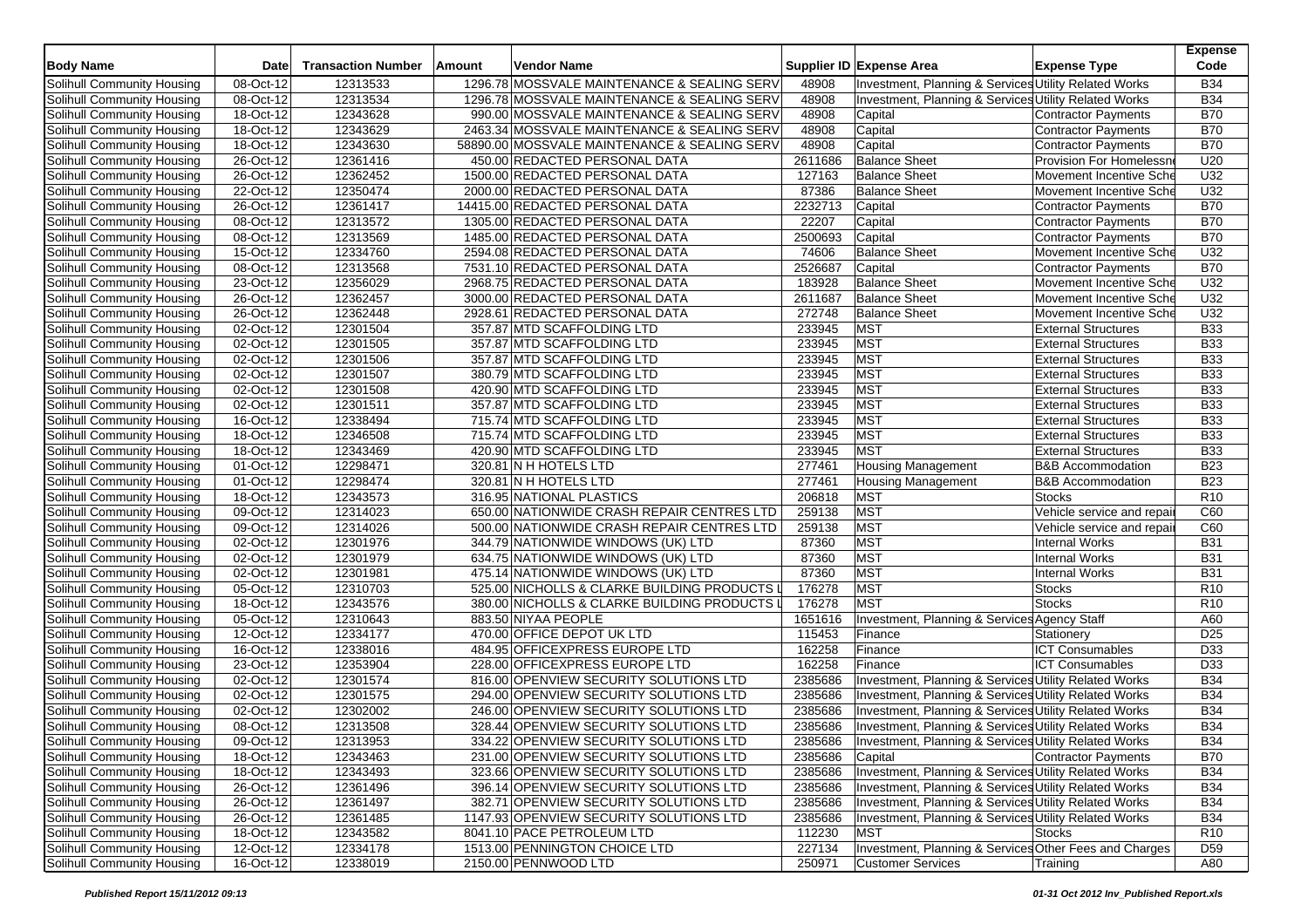| <b>Body Name</b>                                         | Date                   | <b>Transaction Number</b> | Amount      | <b>Vendor Name</b>                                                   |                | Supplier ID Expense Area                                | <b>Expense Type</b>          | <b>Expense</b><br>Code |
|----------------------------------------------------------|------------------------|---------------------------|-------------|----------------------------------------------------------------------|----------------|---------------------------------------------------------|------------------------------|------------------------|
| Solihull Community Housing                               | 12-Oct-12              | 12334180                  |             | 305.72 PHS GROUP PLC                                                 | 82208          | Finance                                                 | <b>Other Premises Costs</b>  | <b>B90</b>             |
| Solihull Community Housing                               | 23-Oct-12              | 12353987                  |             | 243.80 PHS GROUP PLC                                                 | 82208          | Finance                                                 | Other Premises Costs         | <b>B90</b>             |
| Solihull Community Housing                               | 12-Oct-12              | 12334179                  |             | 376.19 PHS RECORDS MANAGEMENT                                        | 279840         | Finance                                                 | <b>File Storage</b>          | D <sub>26</sub>        |
| Solihull Community Housing                               | 12-Oct-12              | 12334181                  |             | 523.20 PICTURE TEAM                                                  | 7271           | <b>Customer Services</b>                                | Furniture                    | D11                    |
| Solihull Community Housing                               | 01-Oct-12              | 12298455                  |             | 1367.75 PINNACLE HOUSING LTD                                         | 280244         | <b>Housing Management</b>                               | Other Supplies And Servi     | D90                    |
| Solihull Community Housing                               | 12-Oct-12              | 12334182                  |             | 8579.22 PINNACLE HOUSING LTD                                         | 280244         | <b>MST</b>                                              | Voids                        | <b>B38</b>             |
| Solihull Community Housing                               | 12-Oct-12              | 12334182                  |             | 2355.04 PINNACLE HOUSING LTD                                         | 280244         | <b>MST</b>                                              | Voids                        | <b>B38</b>             |
| Solihull Community Housing                               | 18-Oct-12              | 12343640                  |             | 5000.00 PINNACLE HOUSING LTD                                         | 280244         | <b>Balance Sheet</b>                                    | Creditors                    | S <sub>08</sub>        |
| Solihull Community Housing                               | 18-Oct-12              | 12343641                  |             | 53264.35 PINNACLE HOUSING LTD                                        | 280244         | <b>Balance Sheet</b>                                    | Creditors                    | S <sub>08</sub>        |
| Solihull Community Housing                               | 18-Oct-12              | 12343642                  |             | 4137.11 PINNACLE HOUSING LTD                                         | 280244         | <b>Balance Sheet</b>                                    | Creditors                    | <b>S08</b>             |
| Solihull Community Housing                               | 18-Oct-12              | 12343643                  |             | 5169.36 PINNACLE HOUSING LTD                                         | 280244         | <b>Balance Sheet</b>                                    | Creditors                    | <b>S08</b>             |
| Solihull Community Housing                               | 09-Oct-12              | 12314129                  |             | 3172.38 QUALITY GAS AUDIT SERVICES LTD                               | 118053         | Investment, Planning & Services Utility Related Works   |                              | <b>B34</b>             |
| Solihull Community Housing                               | 08-Oct-12              | 12313535                  |             | 225.00 R J EVANS KNOWLES & PARTNERS                                  | 7412           | Capital                                                 | Contractor Payments          | <b>B70</b>             |
| Solihull Community Housing                               | 16-Oct-12              | 12338544                  |             | 500.00 R J EVANS KNOWLES & PARTNERS                                  | 7412           | Capital                                                 | Contractor Payments          | <b>B70</b>             |
| Solihull Community Housing                               | 18-Oct-12              | 12343509                  |             | 428.00 R J EVANS KNOWLES & PARTNERS                                  | 7412           | Capital                                                 | Contractor Payments          | <b>B70</b>             |
| Solihull Community Housing                               | 18-Oct-12              | 12343510                  |             | 437.00 R J EVANS KNOWLES & PARTNERS                                  | 7412           | Capital                                                 | Contractor Payments          | <b>B70</b>             |
| Solihull Community Housing                               | 18-Oct-12              | 12343511                  |             | 245.00 R J EVANS KNOWLES & PARTNERS                                  | 7412           | Capital                                                 | Contractor Payments          | <b>B70</b>             |
| Solihull Community Housing                               | 18-Oct-12              | 12343512                  |             | 287.00 R J EVANS KNOWLES & PARTNERS                                  | 7412           | Capital                                                 | Contractor Payments          | <b>B70</b>             |
| Solihull Community Housing                               | 23-Oct-12              | 12356087                  |             | 587.00 R J EVANS KNOWLES & PARTNERS                                  | 7412           | Capital                                                 | <b>Contractor Payments</b>   | <b>B70</b>             |
| Solihull Community Housing                               | 23-Oct-12              | 12356091                  |             | 837.00 R J EVANS KNOWLES & PARTNERS                                  | 7412           | Capital                                                 | Contractor Payments          | <b>B70</b>             |
| Solihull Community Housing                               | 24-Oct-12              | 12356478                  |             | 357.50 R J EVANS KNOWLES & PARTNERS                                  | 7412           | Capital                                                 | <b>Contractor Payments</b>   | <b>B70</b>             |
| Solihull Community Housing                               | 12-Oct-12              | 12334186                  |             | 11957.65 R S MILLER ROOFING(WOLVERHAMPTON) LT                        | 75827          | Capital                                                 | Contractor Payments          | <b>B70</b>             |
| Solihull Community Housing                               | 29-Oct-12              | 12365564                  |             | 30502.60 R S MILLER ROOFING(WOLVERHAMPTON) LT                        | 75827          | Capital                                                 | <b>Contractor Payments</b>   | <b>B70</b>             |
| Solihull Community Housing                               | 10-Oct-12              | 12318456                  |             | 282.06 RAPIDE COMMUNICATION LIMITED                                  | 219590         | <b>MST</b>                                              | Telephones                   | D40                    |
| Solihull Community Housing                               | 01-Oct-12              | 12297776                  | 549.45 REED |                                                                      | 260459         | <b>MST</b>                                              | <b>Agency Staff</b>          | A60                    |
| Solihull Community Housing                               | 09-Oct-12              | 12314131                  | 549.45 REED |                                                                      | 260459         | <b>MST</b>                                              | Agency Staff                 | A60                    |
| Solihull Community Housing                               | 09-Oct-12              | 12314136                  | 905.20 REED |                                                                      | 260459         | Investment, Planning & Services Agency Staff            |                              | A60                    |
| Solihull Community Housing                               | 09-Oct-12              | 12314137                  | 905.20 REED |                                                                      | 260459         | Investment, Planning & Services Agency Staff            |                              | A60                    |
| Solihull Community Housing                               | 12-Oct-12              | 12334183                  | 549.45 REED |                                                                      | 260459         | <b>MST</b>                                              | Agency Staff                 | A60                    |
| Solihull Community Housing                               | 12-Oct-12              | 12334184                  | 905.20 REED |                                                                      | 260459         | Investment, Planning & Services Agency Staff            |                              | A60                    |
| Solihull Community Housing                               | 18-Oct-12              | 12343646                  | 905.20 REED |                                                                      | 260459         | Investment, Planning & Services Agency Staff            |                              | A60                    |
| Solihull Community Housing                               | 29-Oct-12              | 12364608                  | 905.20 REED |                                                                      | 260459         | <b>Investment, Planning &amp; Services Agency Staff</b> |                              | A60                    |
| Solihull Community Housing                               | 16-Oct-12              | 12337975                  |             | 945.00 RESOURCE PRINT SOLUTIONS                                      | 1030596        | <b>Customer Services</b>                                | Printing                     | D80                    |
| <b>Solihull Community Housing</b>                        | 09-Oct-12              | 12314138                  |             | 592.00 RESOURCING GROUP                                              | 131156         | <b>MST</b>                                              | <b>Agency Staff</b>          | A60                    |
| Solihull Community Housing                               | 16-Oct-12              | 12338075                  |             | 592.00 RESOURCING GROUP                                              | 131156         | <b>MST</b>                                              | Agency Staff                 | A60                    |
| Solihull Community Housing                               | 19-Oct-12              | 12348590                  |             | 592.00 RESOURCING GROUP                                              | 131156         | <b>MST</b>                                              | <b>Agency Staff</b>          | A60                    |
| Solihull Community Housing                               | 24-Oct-12              | 12356643                  |             | 592.00 RESOURCING GROUP                                              | 131156         | <b>MST</b>                                              | Agency Staff                 | A60                    |
| Solihull Community Housing                               | 29-Oct-12              | 12365568                  |             | 249.73 RICOH UK LTD                                                  | 54723          | Finance                                                 | <b>ICT Consumables</b>       | D33                    |
| Solihull Community Housing                               | 29-Oct-12              | 12365569                  |             | 293.66 RICOH UK LTD                                                  | 54723          | Finance                                                 | <b>ICT Consumables</b>       | D33                    |
| Solihull Community Housing                               | 29-Oct-12              | 12365570                  |             | 581.67 RICOH UK LTD                                                  | 54723          | Finance                                                 | <b>ICT Consumables</b>       | D33                    |
| Solihull Community Housing                               | 29-Oct-12              | 12365571                  |             | 531.21 RICOH UK LTD                                                  | 54723          | Finance                                                 | <b>ICT Consumables</b>       | D33                    |
| Solihull Community Housing                               | 26-Oct-12              | 12361507                  |             | 1593.00 RIO ASPHALT & PAVING CO LTD                                  | 7547           | <b>MST</b>                                              | Materials                    | D <sub>13</sub>        |
| Solihull Community Housing                               | 09-Oct-12              | 12314139                  |             | 261.71 ROBERT HALF INTERNATIONAL                                     | 15169          | Finance                                                 | <b>Agency Staff</b>          | A60                    |
| Solihull Community Housing                               | 12-Oct-12              | 12334185                  |             | 158.68 ROBERT HALF INTERNATIONAL<br>113.56 ROBERT HALF INTERNATIONAL | 15169          | Finance                                                 | Agency Staff                 | A60                    |
| Solihull Community Housing                               | 12-Oct-12              | 12334185                  |             |                                                                      | 15169          | Finance                                                 | Agency Staff                 | A60                    |
| Solihull Community Housing                               | 16-Oct-12              | 12338029                  |             | 290.41 ROBERT HALF INTERNATIONAL<br>287.08 ROBERT HALF INTERNATIONAL | 15169          | Finance                                                 | Agency Staff                 | A60                    |
| Solihull Community Housing<br>Solihull Community Housing | 23-Oct-12<br>30-Oct-12 | 12353988<br>12367463      |             | 268.14 ROBERT HALF INTERNATIONAL                                     | 15169<br>15169 | Finance<br>Finance                                      | Agency Staff<br>Agency Staff | A60<br>A60             |
| Solihull Community Housing                               | 09-Oct-12              | 12314140                  |             | 211.84 ROYAL MAIL                                                    | 7602           | Finance                                                 | Postages                     | D <sub>21</sub>        |
| Solihull Community Housing                               | 12-Oct-12              | 12333457                  |             | 291.18 SEVERN TRENT WATER LTD                                        | 7745           | Investment, Planning & Services Water                   |                              | <b>B12</b>             |
| Solihull Community Housing                               | 16-Oct-12              | 12337977                  |             | 1269.54 SEVERN TRENT WATER LTD                                       | 7745           | <b>MST</b>                                              | Water                        | <b>B12</b>             |
| Solihull Community Housing                               | 18-Oct-12              | 12343530                  |             | 440.00 SFA TRAINING ENTERPRISE                                       | 279091         | <b>Customer Services</b>                                | Training                     | A80                    |
|                                                          |                        |                           |             |                                                                      |                |                                                         |                              |                        |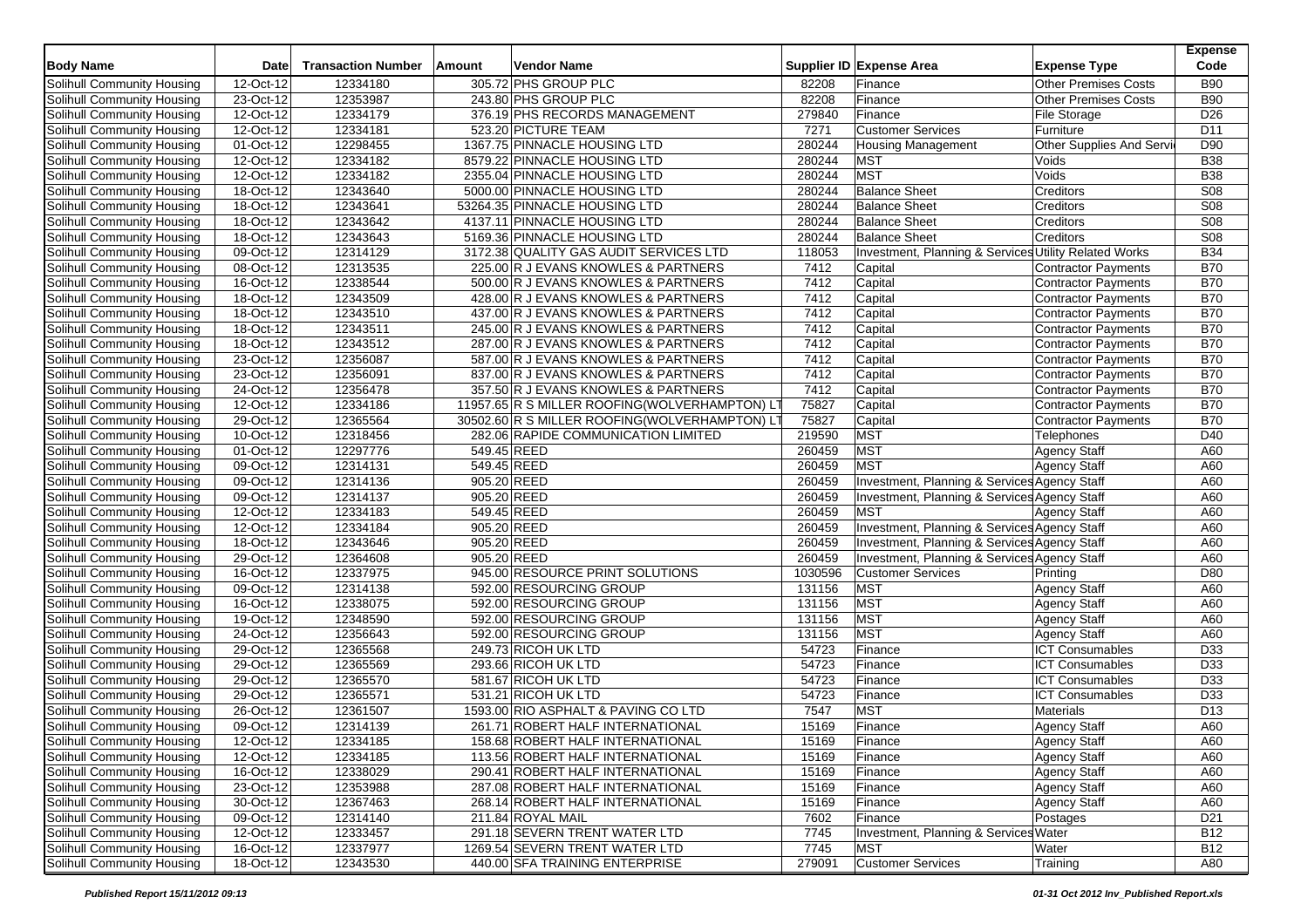| <b>Body Name</b>                  | <b>Date</b>             | <b>Transaction Number</b> | Amount | <b>Vendor Name</b>                          |         | Supplier ID Expense Area                               | <b>Expense Type</b>            | <b>Expense</b><br>Code |
|-----------------------------------|-------------------------|---------------------------|--------|---------------------------------------------|---------|--------------------------------------------------------|--------------------------------|------------------------|
| Solihull Community Housing        | 18-Oct-12               | 12343534                  |        | 110.00 SFA TRAINING ENTERPRISE              | 279091  | <b>Customer Services</b>                               | Training                       | A80                    |
| Solihull Community Housing        | 18-Oct-12               | 12343534                  |        | 330.00 SFA TRAINING ENTERPRISE              | 279091  | <b>Customer Services</b>                               | Training                       | A80                    |
| Solihull Community Housing        | 09-Oct-12               | 12314141                  |        | 2192.31 SHIFNAL ENVIRONMENTAL SAFETY LTD    | 1050596 | <b>MST</b>                                             | <b>Internal Works</b>          | <b>B31</b>             |
| Solihull Community Housing        | 09-Oct-12               | 12314141                  |        | 582.69 SHIFNAL ENVIRONMENTAL SAFETY LTD     | 1050596 | <b>MST</b>                                             | <b>Internal Works</b>          | <b>B31</b>             |
| Solihull Community Housing        | 09-Oct-12               | 12314142                  |        | 800.69 SHIFNAL ENVIRONMENTAL SAFETY LTD     | 1050596 | MST                                                    | <b>Internal Works</b>          | <b>B31</b>             |
| Solihull Community Housing        | 09-Oct-12               | 12314142                  |        | 212.81 SHIFNAL ENVIRONMENTAL SAFETY LTD     | 1050596 | <b>MST</b>                                             | <b>Internal Works</b>          | <b>B31</b>             |
| Solihull Community Housing        | 16-Oct-12               | 12338033                  |        | 272.55 SHIFNAL ENVIRONMENTAL SAFETY LTD     | 1050596 | <b>MST</b>                                             | <b>Internal Works</b>          | <b>B31</b>             |
| Solihull Community Housing        | 16-Oct-12               | 12338033                  |        | 163.95 SHIFNAL ENVIRONMENTAL SAFETY LTD     | 1050596 | <b>MST</b>                                             | <b>Internal Works</b>          | <b>B31</b>             |
| Solihull Community Housing        | 16-Oct-12               | 12338036                  |        | 559.45 SHIFNAL ENVIRONMENTAL SAFETY LTD     | 1050596 | <b>MST</b>                                             | <b>Internal Works</b>          | <b>B31</b>             |
| Solihull Community Housing        | 16-Oct-12               | 12338036                  |        | 336.55 SHIFNAL ENVIRONMENTAL SAFETY LTD     | 1050596 | <b>MST</b>                                             | <b>Internal Works</b>          | <b>B31</b>             |
| Solihull Community Housing        | 18-Oct-12               | 12343647                  |        | 1114.00 SHIFNAL ENVIRONMENTAL SAFETY LTD    | 1050596 | <b>MST</b>                                             | <b>Internal Works</b>          | <b>B31</b>             |
| Solihull Community Housing        | 16-Oct-12               | 12338497                  |        | 291.00 SITEXORBIS                           | 234075  | <b>MST</b>                                             | Internal Works                 | <b>B31</b>             |
| Solihull Community Housing        | 16-Oct-12               | 12338039                  |        | 2885.63 SITEXORBIS                          | 234075  | <b>Customer Services</b>                               | Other Fees and Charges         | D <sub>59</sub>        |
| Solihull Community Housing        | 24-Oct-12               | 12356462                  |        | 237.88 SITEXORBIS                           | 234075  | <b>MST</b>                                             | <b>Internal Works</b>          | <b>B31</b>             |
| Solihull Community Housing        | 24-Oct-12               | 12356464                  |        | 1693.91 SITEXORBIS                          | 234075  | <b>MST</b>                                             | <b>Internal Works</b>          | <b>B31</b>             |
| Solihull Community Housing        | 18-Oct-12               | 12343443                  |        | 335.00 SMART HOMES                          | 2579686 | <b>Balance Sheet</b>                                   | Provision For Homelessn        | U20                    |
| Solihull Community Housing        | 22-Oct-12               | 12350476                  |        | 125.59 SOLIHULL COMMUNITY HOUSING           | 102685  | Finance                                                | Devolved Charges: Other        | H <sub>20</sub>        |
| Solihull Community Housing        | 22-Oct-12               | 12350476                  |        | 115.58 SOLIHULL COMMUNITY HOUSING           | 102685  | Finance                                                | Devolved Charges: Other        | H20                    |
| Solihull Community Housing        | 22-Oct-12               | 12350500                  |        | 23.15 SOLIHULL COMMUNITY HOUSING            | 102685  | <b>Balance Sheet</b>                                   | Rough Sleepers Fund            | U33                    |
| Solihull Community Housing        | 22-Oct-12               | 12350500                  |        | 7.60 SOLIHULL COMMUNITY HOUSING             | 102685  | <b>Housing Management</b>                              | Public Transport               | C <sub>20</sub>        |
| Solihull Community Housing        | $\overline{22}$ -Oct-12 | 12350500                  |        | 6.25 SOLIHULL COMMUNITY HOUSING             | 102685  | <b>Housing Management</b>                              | Furniture                      | D <sub>11</sub>        |
| Solihull Community Housing        | 22-Oct-12               | 12350500                  |        | 380.00 SOLIHULL COMMUNITY HOUSING           | 102685  | <b>Housing Management</b>                              | Electricity                    | <b>B11</b>             |
| Solihull Community Housing        | $22-Oct-12$             | 12350500                  |        | 1.36 SOLIHULL COMMUNITY HOUSING             | 102685  | <b>Housing Management</b>                              | Furniture                      | D11                    |
| Solihull Community Housing        | 01-Oct-12               | 12298463                  |        | 3120.00 SOLIHULL MBC                        | 80026   | Capital                                                | Contractor Payments            | <b>B70</b>             |
| Solihull Community Housing        | 22-Oct-12               | 12350471                  |        | 8040.00 SOLIHULL MBC                        | 80026   | Investment, Planning & Services Other Fees and Charges |                                | D <sub>59</sub>        |
| <b>Solihull Community Housing</b> | 01-Oct-12               | 12298417                  |        | 438.24 SOLIHULL MBC                         | 69188   | <b>Housing Management</b>                              | Council Tax                    | <b>B21</b>             |
| Solihull Community Housing        | 01-Oct-12               | 12298418                  |        | 438.24 SOLIHULL MBC                         | 69188   | <b>Housing Management</b>                              | Council Tax                    | <b>B21</b>             |
| Solihull Community Housing        | 01-Oct-12               | 12298419                  |        | 438.24 SOLIHULL MBC                         | 69188   | <b>Housing Management</b>                              | Council Tax                    | <b>B21</b>             |
| Solihull Community Housing        | 01-Oct-12               | 12298420                  |        | 452.93 SOLIHULL MBC                         | 69188   | <b>Housing Management</b>                              | Council Tax                    | <b>B21</b>             |
| Solihull Community Housing        | 01-Oct-12               | 12298421                  |        | 452.93 SOLIHULL MBC                         | 69188   | <b>Housing Management</b>                              | Council Tax                    | <b>B21</b>             |
| Solihull Community Housing        | 01-Oct-12               | 12298457                  |        | 509.50 SOLIHULL MBC                         | 69188   | Housing Management                                     | Council Tax                    | <b>B21</b>             |
| Solihull Community Housing        | 01-Oct-12               | 12297772                  |        | 454.09 SOLIHULL MBC                         | 69188   | <b>Housing Management</b>                              | Council Tax                    | <b>B21</b>             |
| Solihull Community Housing        | 09-Oct-12               | 12314416                  |        | 293.53 SOLIHULL MBC                         | 69188   | <b>Housing Management</b>                              | Council Tax                    | <b>B21</b>             |
| <b>Solihull Community Housing</b> | 23-Oct-12               | 12353419                  |        | 550.86 SOLIHULL MBC                         | 69188   | <b>Housing Management</b>                              | Council Tax                    | <b>B21</b>             |
| Solihull Community Housing        | 23-Oct-12               | 12353420                  |        | 545.97 SOLIHULL MBC                         | 69188   | <b>Housing Management</b>                              | Council Tax                    | <b>B21</b>             |
| Solihull Community Housing        | 23-Oct-12               | 12356067                  |        | 383.63 SOLIHULL MBC                         | 69188   | <b>Housing Management</b>                              | Council Tax                    | <b>B21</b>             |
| Solihull Community Housing        | 23-Oct-12               | 12353427                  |        | 1432.95 SOUTHERN ELECTRIC PLC               | 76903   | <b>Balance Sheet</b>                                   | Creditors                      | <b>S08</b>             |
| Solihull Community Housing        | 23-Oct-12               | 12353428                  |        | 22977.72 SOUTHERN ELECTRIC PLC              | 76903   | <b>Balance Sheet</b>                                   | Creditors                      | S <sub>08</sub>        |
| Solihull Community Housing        | 05-Oct-12               | 12310705                  |        | 374.99 STECHFORD GLASS                      | 8042    | <b>MST</b>                                             | <b>Stocks</b>                  | R <sub>10</sub>        |
| Solihull Community Housing        | 01-Oct-12               | 12298456                  |        | 275.00 SUNDAY PUBLISHING LTD                | 2464686 | <b>MST</b>                                             | <b>Recruitment Advertising</b> | A71                    |
| Solihull Community Housing        | 02-Oct-12               | 12301930                  |        | 718.75 SUPERIOR PLUMBING INSTALLATION LTD   | 8091    | <b>MST</b>                                             | Voids                          | <b>B38</b>             |
| Solihull Community Housing        | 08-Oct-12               | 12313536                  |        | 1100.60 SUPERIOR PLUMBING INSTALLATION LTD  | 8091    | <b>MST</b>                                             | Voids                          | <b>B38</b>             |
| Solihull Community Housing        | 08-Oct-12               | 12313537                  |        | 3461.92 SUPERIOR PLUMBING INSTALLATION LTD  | 8091    | <b>MST</b>                                             | <b>Internal Works</b>          | <b>B31</b>             |
| Solihull Community Housing        | 09-Oct-12               | 12314430                  |        | 1893.94 SUPERIOR PLUMBING INSTALLATION LTD  | 8091    | Capital                                                | Contractor Payments            | <b>B70</b>             |
| Solihull Community Housing        | 09-Oct-12               | 12314143                  |        | 45686.26 SUPERIOR PLUMBING INSTALLATION LTD | 8091    | Investment, Planning & Services Utility Related Works  |                                | <b>B34</b>             |
| Solihull Community Housing        | 09-Oct-12               | 12314144                  |        | 684.67 SUPERIOR PLUMBING INSTALLATION LTD   | 8091    | Investment, Planning & Services Utility Related Works  |                                | <b>B34</b>             |
| Solihull Community Housing        | 10-Oct-12               | 12318460                  |        | 4669.47 SUPERIOR PLUMBING INSTALLATION LTD  | 8091    | Investment, Planning & Services Utility Related Works  |                                | <b>B34</b>             |
| Solihull Community Housing        | 12-Oct-12               | 12334189                  |        | 343.75 SUPERIOR PLUMBING INSTALLATION LTD   | 8091    | <b>MST</b>                                             | Voids                          | <b>B38</b>             |
| Solihull Community Housing        | 12-Oct-12               | 12334189                  |        | 343.75 SUPERIOR PLUMBING INSTALLATION LTD   | 8091    | <b>MST</b>                                             | Voids                          | <b>B38</b>             |
| Solihull Community Housing        | $12-Oct-12$             | 12334190                  |        | 769.72 SUPERIOR PLUMBING INSTALLATION LTD   | 8091    | MST                                                    | Voids                          | <b>B</b> 38            |
| Solihull Community Housing        | 12-Oct-12               | 12334190                  |        | 247.41 SUPERIOR PLUMBING INSTALLATION LTD   | 8091    | <b>MST</b>                                             | Voids                          | <b>B38</b>             |
| Solihull Community Housing        | 12-Oct-12               | 12334193                  |        | 637.26 SUPERIOR PLUMBING INSTALLATION LTD   | 8091    | Investment, Planning & Services Utility Related Works  |                                | <b>B34</b>             |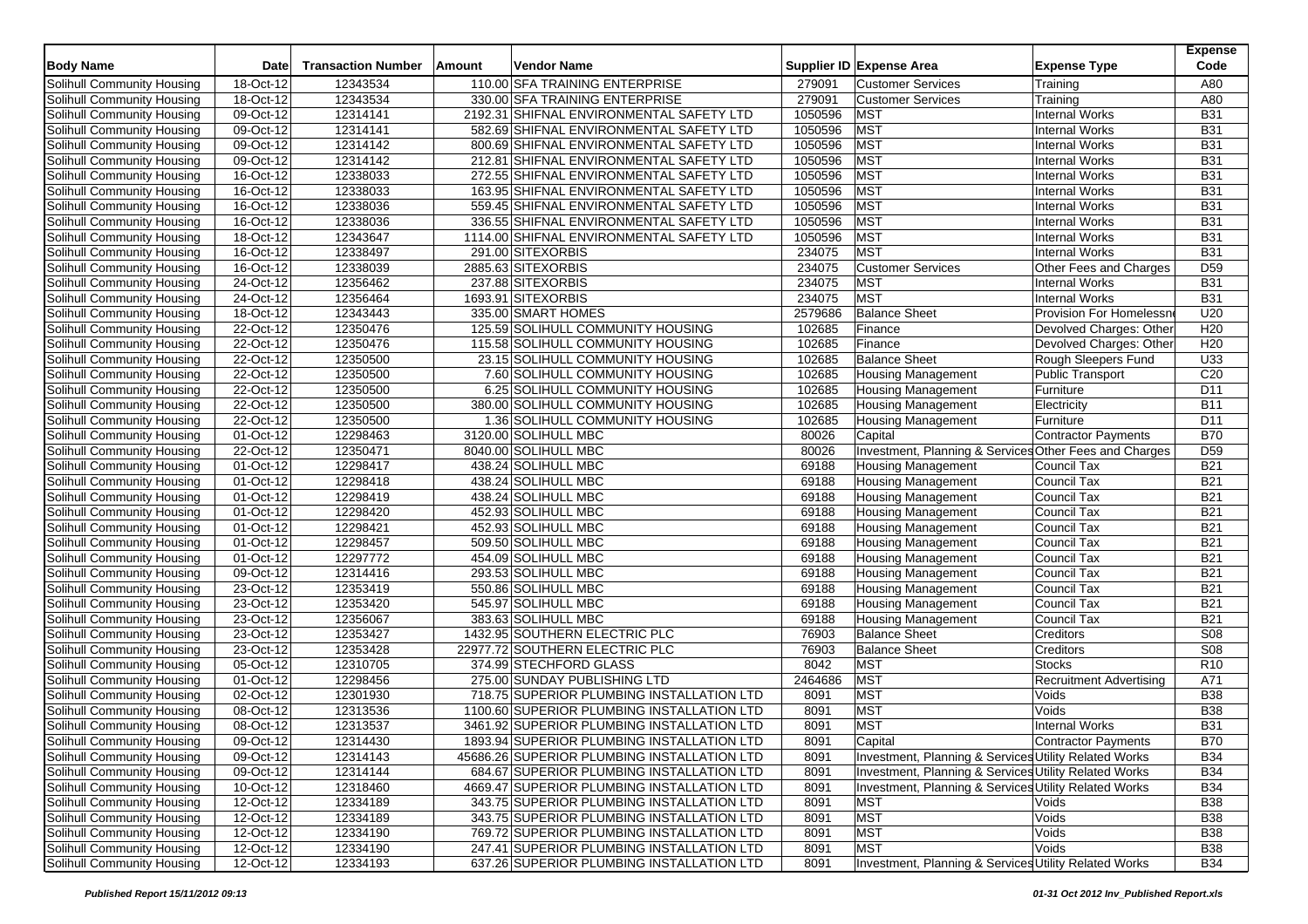| <b>Body Name</b>                  | <b>Date</b>  | <b>Transaction Number</b> | Amount | <b>Vendor Name</b>                         |         | Supplier ID Expense Area                               | <b>Expense Type</b>            | <b>Expense</b><br>Code |
|-----------------------------------|--------------|---------------------------|--------|--------------------------------------------|---------|--------------------------------------------------------|--------------------------------|------------------------|
| Solihull Community Housing        | 12-Oct-12    | 12334195                  |        | 637.26 SUPERIOR PLUMBING INSTALLATION LTD  | 8091    | Investment, Planning & Services Utility Related Works  |                                | <b>B34</b>             |
| Solihull Community Housing        | 12-Oct-12    | 12334196                  |        | 637.26 SUPERIOR PLUMBING INSTALLATION LTD  | 8091    | Investment, Planning & Services Utility Related Works  |                                | <b>B34</b>             |
| Solihull Community Housing        | 12-Oct-12    | 12334197                  |        | 637.26 SUPERIOR PLUMBING INSTALLATION LTD  | 8091    | Investment, Planning & Services Utility Related Works  |                                | <b>B34</b>             |
| Solihull Community Housing        | 12-Oct-12    | 12334200                  |        | 212.30 SUPERIOR PLUMBING INSTALLATION LTD  | 8091    | Investment, Planning & Services Utility Related Works  |                                | <b>B34</b>             |
| Solihull Community Housing        | 12-Oct-12    | 12334201                  |        | 215.41 SUPERIOR PLUMBING INSTALLATION LTD  | 8091    | Investment, Planning & Services Utility Related Works  |                                | <b>B34</b>             |
| Solihull Community Housing        | 12-Oct-12    | 12334203                  |        | 212.30 SUPERIOR PLUMBING INSTALLATION LTD  | 8091    | Investment, Planning & Services Utility Related Works  |                                | <b>B34</b>             |
| Solihull Community Housing        | 12-Oct-12    | 12334205                  |        | 291.95 SUPERIOR PLUMBING INSTALLATION LTD  | 8091    | Investment, Planning & Services Utility Related Works  |                                | <b>B34</b>             |
| Solihull Community Housing        | 16-Oct-12    | 12338549                  |        | 217.94 SUPERIOR PLUMBING INSTALLATION LTD  | 8091    | Investment, Planning & Services Utility Related Works  |                                | <b>B34</b>             |
| Solihull Community Housing        | 16-Oct-12    | 12338054                  |        | 357.37 SUPERIOR PLUMBING INSTALLATION LTD  | 8091    | <b>MST</b>                                             | Voids                          | <b>B38</b>             |
| Solihull Community Housing        | 16-Oct-12    | 12338054                  |        | 137.45 SUPERIOR PLUMBING INSTALLATION LTD  | 8091    | <b>MST</b>                                             | Voids                          | <b>B38</b>             |
| Solihull Community Housing        | 16-Oct-12    | 12338055                  |        | 536.75 SUPERIOR PLUMBING INSTALLATION LTD  | 8091    | Capital                                                | Contractor Payments            | <b>B70</b>             |
| Solihull Community Housing        | 16-Oct-12    | 12338060                  |        | 5116.86 SUPERIOR PLUMBING INSTALLATION LTD | 8091    | Investment, Planning & Services Utility Related Works  |                                | <b>B34</b>             |
| Solihull Community Housing        | 16-Oct-12    | 12338061                  |        | 3706.62 SUPERIOR PLUMBING INSTALLATION LTD | 8091    | Investment, Planning & Services Utility Related Works  |                                | <b>B34</b>             |
| Solihull Community Housing        | 23-Oct-12    | 12353906                  |        | 4125.09 SUPERIOR PLUMBING INSTALLATION LTD | 8091    | Investment, Planning & Services Utility Related Works  |                                | <b>B34</b>             |
| Solihull Community Housing        | 24-Oct-12    | 12356459                  |        | 1652.03 SUPERIOR PLUMBING INSTALLATION LTD | 8091    | <b>MST</b>                                             | <b>Internal Works</b>          | <b>B31</b>             |
| Solihull Community Housing        | 24-Oct-12    | 12356706                  |        | 637.26 SUPERIOR PLUMBING INSTALLATION LTD  | 8091    | Investment, Planning & Services Utility Related Works  |                                | <b>B34</b>             |
| Solihull Community Housing        | 24-Oct-12    | 12356708                  |        | 637.26 SUPERIOR PLUMBING INSTALLATION LTD  | 8091    | Investment, Planning & Services Utility Related Works  |                                | <b>B34</b>             |
| Solihull Community Housing        | 24-Oct-12    | 12356710                  |        | 637.26 SUPERIOR PLUMBING INSTALLATION LTD  | 8091    | Investment, Planning & Services Utility Related Works  |                                | <b>B34</b>             |
| Solihull Community Housing        | 29-Oct-12    | 12365617                  |        | 5116.86 SUPERIOR PLUMBING INSTALLATION LTD | 8091    | Investment, Planning & Services Utility Related Works  |                                | <b>B34</b>             |
| Solihull Community Housing        | 29-Oct-12    | 12365620                  |        | 3706.62 SUPERIOR PLUMBING INSTALLATION LTD | 8091    | Investment, Planning & Services Utility Related Works  |                                | <b>B34</b>             |
| Solihull Community Housing        | 29-Oct-12    | 12365623                  |        | 1261.61 SUPERIOR PLUMBING INSTALLATION LTD | 8091    | Capital                                                | <b>Contractor Payments</b>     | <b>B70</b>             |
| Solihull Community Housing        | 05-Oct-12    | 12310715                  |        | 1224.66 SUPRA UK LTD                       | 73055   | <b>MST</b>                                             | <b>Stocks</b>                  | R <sub>10</sub>        |
| Solihull Community Housing        | 29-Oct-12    | 12364474                  |        | 546.74 SYMPHONY                            | 199561  | <b>MST</b>                                             | <b>Stocks</b>                  | R <sub>10</sub>        |
| Solihull Community Housing        | 29-Oct-12    | 12364475                  |        | 394.41 SYMPHONY                            | 199561  | <b>MST</b>                                             | <b>Stocks</b>                  | R <sub>10</sub>        |
| Solihull Community Housing        | 29-Oct-12    | 12364476                  |        | 442.32 SYMPHONY                            | 199561  | MST                                                    | <b>Stocks</b>                  | R <sub>10</sub>        |
| <b>Solihull Community Housing</b> | 29-Oct-12    | 12364478                  |        | 3973.74 SYMPHONY                           | 199561  | <b>MST</b>                                             | <b>Stocks</b>                  | R <sub>10</sub>        |
| Solihull Community Housing        | 29-Oct-12    | 12364480                  |        | 462.16 SYMPHONY                            | 199561  | <b>MST</b>                                             | <b>Stocks</b>                  | R <sub>10</sub>        |
| Solihull Community Housing        | 29-Oct-12    | 12364481                  |        | 493.83 SYMPHONY                            | 199561  | <b>MST</b>                                             | <b>Stocks</b>                  | R <sub>10</sub>        |
| Solihull Community Housing        | 29-Oct-12    | 12364509                  |        | 500.00 SYSTEM 2000                         | 175262  | Investment, Planning & Services General Building Costs |                                | <b>B30</b>             |
| Solihull Community Housing        | 12-Oct-12    | 12334209                  |        | 500.00 T C CARS                            | 8132    | <b>Customer Services</b>                               | <b>Other Transport Costs</b>   | C91                    |
| Solihull Community Housing        | 05-Oct-12    | 12311554                  |        | 1398.64 THE BECK CO LTD                    | 8207    | <b>MST</b>                                             | <b>Stocks</b>                  | R <sub>10</sub>        |
| Solihull Community Housing        | 05-Oct-12    | 12311555                  |        | 504.00 THE BECK CO LTD                     | 8207    | <b>MST</b>                                             | <b>Stocks</b>                  | R <sub>10</sub>        |
| Solihull Community Housing        | 09-Oct-12    | 12314463                  |        | 1945.40 THE BECK CO LTD                    | 8207    | <b>MST</b>                                             | Stocks                         | R <sub>10</sub>        |
| Solihull Community Housing        | 09-Oct-12    | 12314500                  |        | 976.67 THE BECK CO LTD                     | 8207    | <b>MST</b>                                             | <b>Stocks</b>                  | R <sub>10</sub>        |
| Solihull Community Housing        | 18-Oct-12    | 12343436                  |        | 358.50 THE BECK CO LTD                     | 8207    | <b>MST</b>                                             | <b>Stocks</b>                  | R <sub>10</sub>        |
| Solihull Community Housing        | 25-Oct-12    | 12359900                  |        | 317.70 THE BECK CO LTD                     | 8207    | <b>MST</b>                                             | <b>Stocks</b>                  | R <sub>10</sub>        |
| Solihull Community Housing        | 25-Oct-12    | 12359901                  |        | 234.75 THE BECK CO LTD                     | 8207    | <b>MST</b>                                             | <b>Stocks</b>                  | R <sub>10</sub>        |
| Solihull Community Housing        | 25-Oct-12    | 12359902                  |        | 560.80 THE BECK CO LTD                     | 8207    | <b>MST</b>                                             | <b>Stocks</b>                  | R <sub>10</sub>        |
| Solihull Community Housing        | 25-Oct-12    | 12359903                  |        | 1287.21 THE BECK CO LTD                    | 8207    | <b>MST</b>                                             | <b>Stocks</b>                  | R10                    |
| Solihull Community Housing        | 12-Oct-12    | 12333469                  |        | 243.87 THE DANWOOD GROUP LTD               | 251165  | Finance                                                | <b>ICT Consumables</b>         | D33                    |
| Solihull Community Housing        | 12-Oct-12    | 12333470                  |        | 346.41 THE DANWOOD GROUP LTD               | 251165  | Finance                                                | <b>ICT Consumables</b>         | D33                    |
| Solihull Community Housing        | 30-Oct-12    | 12367459                  |        | 466.28 THE DANWOOD GROUP LTD               | 251165  | Finance                                                | <b>ICT Consumables</b>         | D33                    |
| Solihull Community Housing        | 16-Oct-12    | 12338063                  |        | 4980.00 THE KNIGHT PARTNERSHIP             | 213344  | Investment, Planning & Services Agency Staff           |                                | A60                    |
| Solihull Community Housing        | $16$ -Oct-12 | 12338063                  |        | 1438.75 THE KNIGHT PARTNERSHIP             | 213344  | Investment, Planning & Services Agency Staff           |                                | A60                    |
| Solihull Community Housing        | 12-Oct-12    | 12333416                  |        | 2010.70 TOTAL GAS & POWER LTD              | 687955  | <b>Balance Sheet</b>                                   | Creditors                      | S08                    |
| Solihull Community Housing        | 12-Oct-12    | 12333417                  |        | 1537.85 TOTAL GAS & POWER LTD              | 687955  | <b>Balance Sheet</b>                                   | Creditors                      | S <sub>08</sub>        |
| Solihull Community Housing        | 23-Oct-12    | 12353907                  |        | 350.00 TOTAL JOBS GROUP LTD                | 226352  | <b>Customer Services</b>                               | <b>Recruitment Advertising</b> | A71                    |
| Solihull Community Housing        | 09-Oct-12    | 12314032                  |        | 480.00 TRENT ARCHITECTURE & DESIGN         | 2222696 | Capital                                                | <b>Contractor Payments</b>     | <b>B70</b>             |
| Solihull Community Housing        | 12-Oct-12    | 12333458                  |        | 720.00 TRENT ARCHITECTURE & DESIGN         | 2222696 | Capital                                                | <b>Contractor Payments</b>     | <b>B70</b>             |
| Solihull Community Housing        | 19-Oct-12    | 12348592                  |        | 237.50 TRENT ARCHITECTURE & DESIGN         | 2222696 | Capital                                                | Contractor Payments            | <b>B70</b>             |
| Solihull Community Housing        | 19-Oct-12    | 12348594                  |        | 243.42 TRENT ARCHITECTURE & DESIGN         | 2222696 | Capital                                                | Contractor Payments            | <b>B70</b>             |
| Solihull Community Housing        | 02-Oct-12    | 12301578                  |        | 2685.86 TYRER BUILDING CONTRACTORS         | 104269  | Capital                                                | <b>Contractor Payments</b>     | <b>B70</b>             |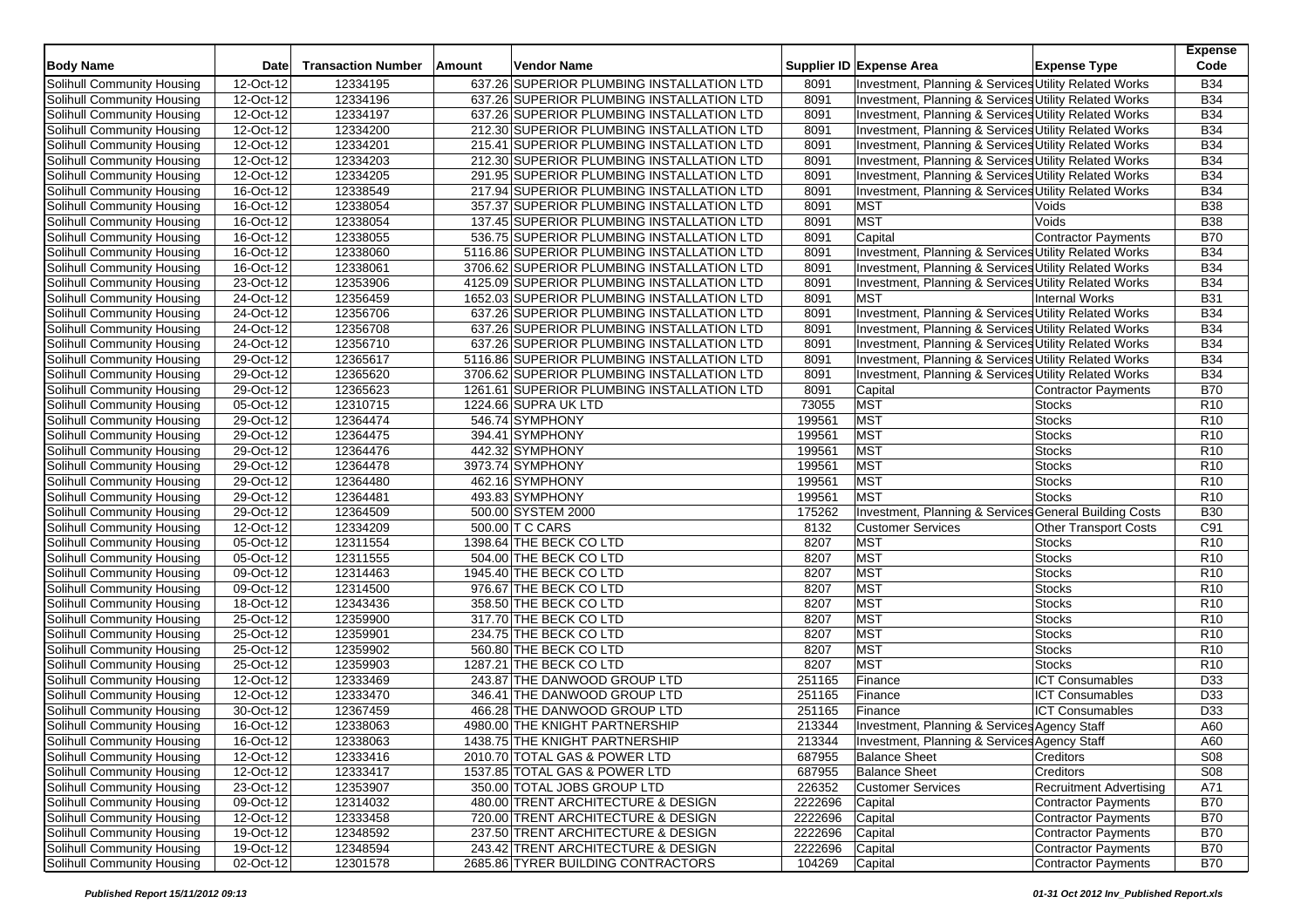| <b>Body Name</b>           | Date        | <b>Transaction Number</b> | <b>Vendor Name</b><br>Amount              |             | Supplier ID Expense Area<br><b>Expense Type</b>             | <b>Expense</b><br>Code |
|----------------------------|-------------|---------------------------|-------------------------------------------|-------------|-------------------------------------------------------------|------------------------|
| Solihull Community Housing | 02-Oct-12   | 12301579                  | 2841.00 TYRER BUILDING CONTRACTORS        | 104269      | Capital<br><b>Contractor Payments</b>                       | <b>B70</b>             |
| Solihull Community Housing | 02-Oct-12   | 12301580                  | 278.00 TYRER BUILDING CONTRACTORS         | 104269      | Capital<br><b>Contractor Payments</b>                       | <b>B70</b>             |
| Solihull Community Housing | 02-Oct-12   | 12301581                  | 1118.53 TYRER BUILDING CONTRACTORS        | 104269      | Capital<br><b>Contractor Payments</b>                       | <b>B70</b>             |
| Solihull Community Housing | 18-Oct-12   | 12346554                  | 7588.68 TYRER BUILDING CONTRACTORS        | 104269      | Capital<br><b>Contractor Payments</b>                       | <b>B70</b>             |
| Solihull Community Housing | 18-Oct-12   | 12346555                  | 426.11 TYRER BUILDING CONTRACTORS         | 104269      | Capital<br><b>Contractor Payments</b>                       | <b>B70</b>             |
| Solihull Community Housing | $18-Oct-12$ | 12346556                  | 805.75 TYRER BUILDING CONTRACTORS         | 104269      | Capital<br><b>Contractor Payments</b>                       | <b>B70</b>             |
| Solihull Community Housing | 09-Oct-12   | 12314146                  | 445.35 UK MAIL LTD                        | 1652624     | Finance<br>Postages                                         | D21                    |
| Solihull Community Housing | 16-Oct-12   | 12338064                  | 928.39 UK MAIL LTD                        | 1652624     | Finance<br>Postages                                         | D <sub>21</sub>        |
| Solihull Community Housing | 29-Oct-12   | 12365560                  | 1200.78 UK MAIL LTD                       | 1652624     | Finance<br>Postages                                         | D <sub>21</sub>        |
| Solihull Community Housing | 29-Oct-12   | 12365562                  | 708.86 UK MAIL LTD                        | 1652624     | Finance<br>Postages                                         | D <sub>21</sub>        |
| Solihull Community Housing | 02-Oct-12   | 12301531                  | 359.48 UKDN WATERFLOW LTD                 | 2189747     | MST<br>Other Works                                          | <b>B32</b>             |
| Solihull Community Housing | 02-Oct-12   | 12301533                  | 391.67 UKDN WATERFLOW LTD                 | 2189747     | <b>MST</b><br><b>Internal Works</b>                         | <b>B31</b>             |
| Solihull Community Housing | 02-Oct-12   | 12301536                  | 283.48 UKDN WATERFLOW LTD                 | 2189747     | <b>MST</b><br>Other Works                                   | <b>B32</b>             |
| Solihull Community Housing | 02-Oct-12   | 12301539                  | 329.19 UKDN WATERFLOW LTD                 | 2189747     | MST<br>Other Works                                          | <b>B32</b>             |
| Solihull Community Housing | 02-Oct-12   | 12301548                  | 1594.78 UKDN WATERFLOW LTD                | 2189747     | <b>MST</b><br><b>Other Works</b>                            | <b>B32</b>             |
| Solihull Community Housing | 02-Oct-12   | 12301553                  | 421.00 UKDN WATERFLOW LTD                 | 2189747     | <b>MST</b><br>Other Works                                   | <b>B32</b>             |
| Solihull Community Housing | 02-Oct-12   | 12301562                  | 962.00 UKDN WATERFLOW LTD                 | 2189747     | <b>MST</b><br>Other Works                                   | <b>B32</b>             |
| Solihull Community Housing | 02-Oct-12   | 12301525                  | 312.00 UKDN WATERFLOW LTD                 | 2189747     | MST<br>Other Works                                          | <b>B32</b>             |
| Solihull Community Housing | 18-Oct-12   | 12343477                  | 914.00 UKDN WATERFLOW LTD                 | 2189747     | <b>MST</b><br>Other Works                                   | <b>B32</b>             |
| Solihull Community Housing | 18-Oct-12   | 12343480                  | 219.87 UKDN WATERFLOW LTD                 | 2189747     | MST<br><b>Other Works</b>                                   | <b>B32</b>             |
| Solihull Community Housing | 24-Oct-12   | 12356477                  | 219.87 UKDN WATERFLOW LTD                 | 2189747     | <b>MST</b><br><b>Other Works</b>                            | <b>B32</b>             |
| Solihull Community Housing | 24-Oct-12   | 12356471                  | 1871.75 UKDN WATERFLOW LTD                | 2189747     | <b>MST</b><br>Other Works                                   | <b>B32</b>             |
| Solihull Community Housing | 24-Oct-12   | 12356472                  | 503.99 UKDN WATERFLOW LTD                 | 2189747     | <b>MST</b><br>Other Works                                   | <b>B32</b>             |
| Solihull Community Housing | 09-Oct-12   | 12314147                  | 1067.25 VALERO ENERGY LTD                 | 1426607     | <b>MST</b><br>Fuel                                          | C40                    |
| Solihull Community Housing | 29-Oct-12   | 12364507                  | 83050.80 VINSHIRE PLUMBING & HEATING LTD  | 2601688     | Capital<br><b>Contractor Payments</b>                       | <b>B70</b>             |
| Solihull Community Housing | 23-Oct-12   | 12353429                  | 292.00 WESSEX LIFT CO LTD                 | 177799      | Capital<br><b>Contractor Payments</b>                       | <b>B70</b>             |
| Solihull Community Housing | 23-Oct-12   | 12353430                  | 8659.00 WESSEX LIFT CO LTD                | 177799      | Capital<br><b>Contractor Payments</b>                       | <b>B70</b>             |
| Solihull Community Housing | 16-Oct-12   | 12338066                  | 1041.67 WEST MERCIA HOUSING GROUP         | 111517      | Investment, Planning & Services Other Fees and Charges      | D <sub>59</sub>        |
| Solihull Community Housing | 01-Oct-12   | 12298484                  | 234.00 WEST MIDLANDS COUNCILS             | 277934      | <b>Customer Services</b><br>Training                        | A80                    |
| Solihull Community Housing | 26-Oct-12   | 12361510                  | 1050.00 WESTLAKE MANAGEMENT CONSULTANTS L | 125072      | <b>Customer Services</b><br>Training                        | A80                    |
| Solihull Community Housing | $09-Oct-12$ | 12314117                  | 1643.28 WINDOW ADVISORY SERVICE LTD       | 2074649     | Capital<br>Contractor Payments                              | <b>B70</b>             |
| Solihull Community Housing | 16-Oct-12   | 12337972                  | 1118.16 WOLSELEY UK LTD                   | 104384      | <b>MST</b><br><b>Stocks</b>                                 | R10                    |
| Solihull Community Housing | 24-Oct-12   | 12356573                  | 578.37 WOLTERS KLUWER UK LTD              | 242909      | <b>Customer Services</b><br><b>Grants and Subscriptions</b> | D <sub>92</sub>        |
| Solihull Community Housing | 24-Oct-12   | 12356573                  | 8.63 WOLTERS KLUWER UK LTD                | 242909      | <b>Customer Services</b><br><b>Grants and Subscriptions</b> | D92                    |
| Solihull Community Housing | 02-Oct-12   | 12301468                  | 883.34 WOODHULL ROOFING LTD               | 221070      | <b>MST</b><br><b>External Structures</b>                    | <b>B33</b>             |
| Solihull Community Housing | 02-Oct-12   | 12301469                  | 215.80 WOODHULL ROOFING LTD               | 221070      | MST<br><b>External Structures</b>                           | <b>B33</b>             |
| Solihull Community Housing | 02-Oct-12   | 12301474                  | 219.06 WOODHULL ROOFING LTD               | 221070      | <b>MST</b><br><b>External Structures</b>                    | <b>B33</b>             |
| Solihull Community Housing | 02-Oct-12   | 12301475                  | 435.60 WOODHULL ROOFING LTD               | 221070      | <b>MST</b><br><b>External Structures</b>                    | <b>B33</b>             |
| Solihull Community Housing | 02-Oct-12   | 12301477                  | 837.25 WOODHULL ROOFING LTD               | 221070      | MST<br><b>External Structures</b>                           | <b>B33</b>             |
| Solihull Community Housing | 02-Oct-12   | 12301502                  | 230.00 WOODHULL ROOFING LTD               | 221070      | <b>MST</b><br><b>External Structures</b>                    | <b>B33</b>             |
| Solihull Community Housing | 02-Oct-12   | 12301503                  | 286.35 WOODHULL ROOFING LTD               | 221070      | <b>MST</b><br><b>Internal Works</b>                         | <b>B31</b>             |
| Solihull Community Housing | 09-Oct-12   | 12313921                  | 230.24 WOODHULL ROOFING LTD               | 221070      | <b>MST</b><br><b>External Structures</b>                    | <b>B33</b>             |
| Solihull Community Housing | 18-Oct-12   | 12343466                  | 610.61 WOODHULL ROOFING LTD               | 221070      | <b>MST</b><br><b>External Structures</b>                    | <b>B33</b>             |
| Solihull Community Housing | 18-Oct-12   | 12343467                  | 265.08 WOODHULL ROOFING LTD               | 221070      | MST<br>External Structures                                  | <b>B33</b>             |
| Solihull Community Housing | 18-Oct-12   | 12343468                  | 325.24 WOODHULL ROOFING LTD               | 221070      | <b>MST</b><br><b>External Structures</b>                    | <b>B33</b>             |
| Solihull Community Housing | 01-Oct-12   | 12297778                  | 581.25 WORKMATES BUILDING TRADES LTD      | 2185688     | <b>MST</b><br><b>Agency Staff</b>                           | A60                    |
| Solihull Community Housing | 01-Oct-12   | 12297778                  | 565.75 WORKMATES BUILDING TRADES LTD      | 2185688     | <b>MST</b><br><b>Agency Staff</b>                           | A60                    |
| Solihull Community Housing | 01-Oct-12   | 12297778                  | 707.25 WORKMATES BUILDING TRADES LTD      | 2185688     | <b>MST</b><br><b>Agency Staff</b>                           | A60                    |
| Solihull Community Housing | 01-Oct-12   | 12297779                  | 365.75 WORKMATES BUILDING TRADES LTD      | 2185688     | <b>MST</b><br><b>Agency Staff</b>                           | A60                    |
| Solihull Community Housing | 09-Oct-12   | 12314149                  | 527.00 WORKMATES BUILDING TRADES LTD      | 2185688     | <b>MST</b><br><b>Agency Staff</b>                           | A60                    |
| Solihull Community Housing | 09-Oct-12   | 12314150                  | 363.38 WORKMATES BUILDING TRADES LTD      | 2185688     | <b>MST</b><br><b>Agency Staff</b>                           | A60                    |
| Solihull Community Housing | 09-Oct-12   | 12314151                  | 337.13 WORKMATES BUILDING TRADES LTD      | 2185688 MST | <b>Agency Staff</b>                                         | A60                    |